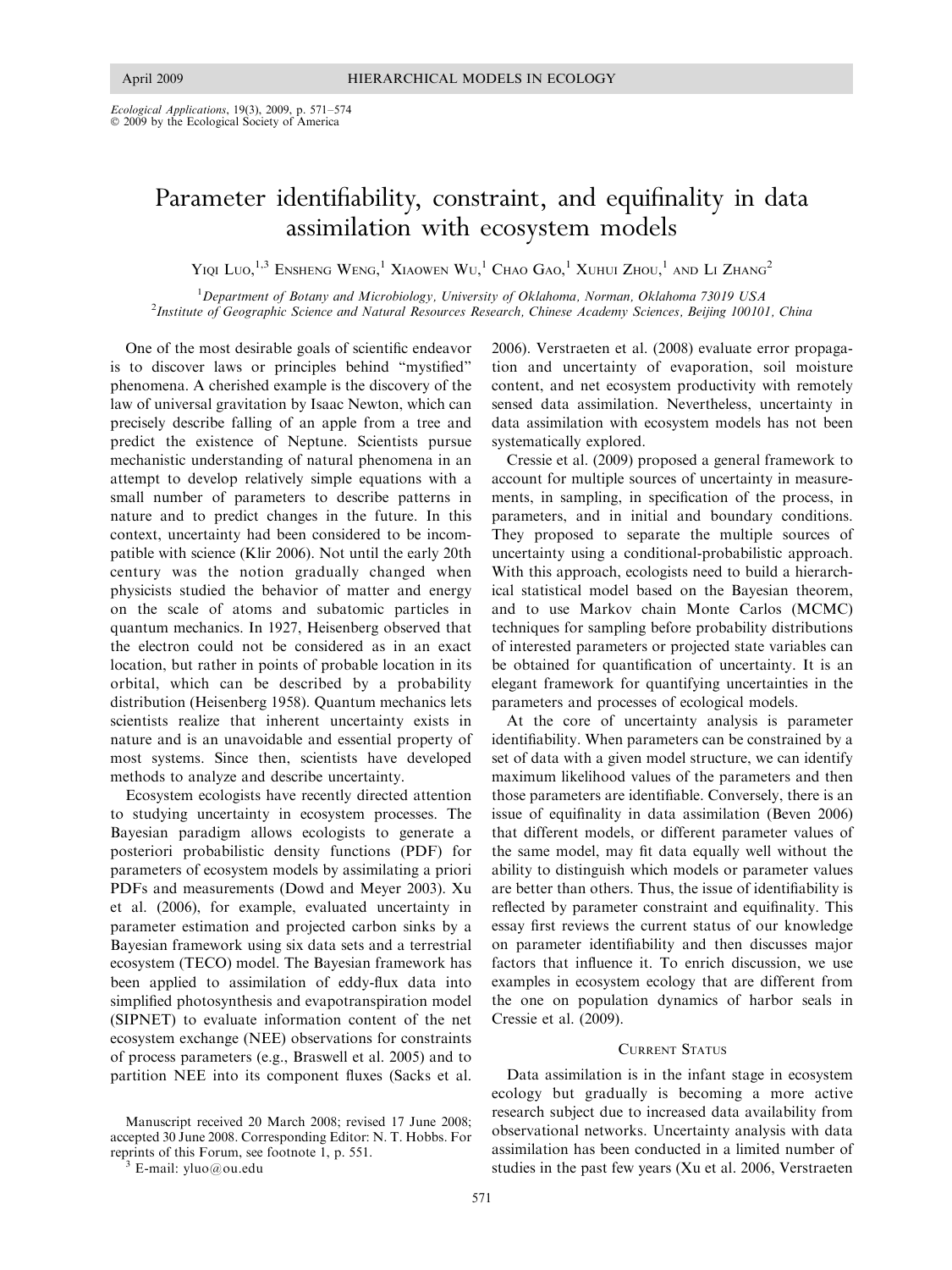et al. 2008). However, parameter identifiability in association with uncertainty analysis has not been much explored at all. That is not because it is not an issue for data assimilation with ecosystem models but because this issue has not been well formulated to rise to the top of the research agenda in the community.

In reality, the number of identifiable parameters in any process-based ecosystem models is extremely low, particularly when only NEE data from eddy-flux networks are used in data assimilation. For example, Wang et al. (2001) showed that only a maximum of three or four parameters could be determined independently from the  $CO<sub>2</sub>$  flux observation. Posterior standard deviations were reduced in seven out of 14 BETHY C4 plant model parameters and in five out of 23 BETHY  $C_3$ plant model parameters relative to prior standard deviation of parameters (Knorr and Kattge 2005). When six data sets of soil respiration, woody biomass, foliage biomass, litter fall, and soil carbon content were used for parameter estimation, four out of seven carbon transfer coefficients at ambient  $CO<sub>2</sub>$  and three at elevated  $CO<sub>2</sub>$ can be constrained (Xu et al. 2006). The parameter identifiability is a ubiquitous issue in data assimilation with ecosystem models.

Most of the published studies on data assimilation with ecosystem models avoid the issue of parameter identifiability by using simplified ecosystem models with a very limited set of parameters and/or prescribing many of the parameters in the models. Williams et al. (2005), for example, used a simple carbon box model with nine parameters and five initial values of carbon pools to be estimated from eddy-flux data using ensemble Kalman Filter. Braswell et al. (2005) used a three-carbon-pool model and estimated 23 parameters while initial values of the leaf carbon pool and soil moisture content were prescribed. Luo and his colleagues prescribed partitioning coefficients of photosynthates into plant pools, initial values of pool sizes, and parameters that describe carbon flows into receiving pools in the inverse analysis with six data sets from a forest  $CO_2$  experiment (Luo et al. 2003, Xu et al. 2006). They only estimated seven transfer coefficients from the plant and soil carbon pools based on the rationale that the coefficients are among the most important parameters in determining ecosystem carbon sequestration (Luo et al. 2003). None of the studies has used comprehensive ecosystem models for data assimilation because of the difficulty in identifying hundreds of parameters against limited sets of data. In short, the issue of parameter identifiability in data assimilation has not been explicitly addressed although equifinality is a serious problem in ecosystem modeling (Medlyn et al. 2005). A Bayesian framework described by Cressie et al. (2009) is useful for examining causes of equifinality or parameter identifiability as related to uncertainty in measurements, data availability, specification of model structure, and optimization methods.

## FACTORS THAT INFLUENCE PARAMETER IDENTIFIABILITY IN ECOSYSTEM MODELS

Many factors influence parameter identifiability in ecosystem models, such as data availability, model structures, optimization methods, initial values, boundary conditions, ranges, and patterns of priors. Since none of the factors has been explicitly examined in the literature of ecosystem research, the following discussion is mainly derived from our own studies on data availability and compatibility, model structures (E. S. Weng and Y. Q. Luo, unpublished data), and optimization methods.

Data availability and compatibility.—It is a common sense that we have to collect relevant data to address a specific scientific issue. For example, we measure mineralization rates to examine nitrogen availability. To characterize ecosystem carbon cycling, we have to collect carbon-related data, such as photosynthesis, respiration, plant growth, and soil carbon content and fluxes.

Recently, eddy-flux networks have been set up worldwide and offer extensive data sets that record net ecosystem exchange of  $CO<sub>2</sub>$  (NEE) between the atmosphere and ecosystems. These data sets hold great promises for understanding the processes of ecosystem carbon cycling. Several studies have been conducted on NEE data assimilation to improve predictive understanding of ecosystem carbon processes (Braswell et al. 2005, Williams et al. 2005, Wang et al. 2007). However, it has not been carefully evaluated how different data sets constrain different model parameters.

L. Zhang, Y. Q. Luo, G. R. Yu, and L. M. Zhang (unpublished manuscript) recently conducted a study to evaluate parameter identifiability using NEE and biometric data in three forest ecosystems in China. Biometric data in their study include observed values of foliage biomass, fine-root biomass, woody biomass, litter fall, soil organic carbon, and soil respiration. Three experiments of data assimilation were conducted to estimate carbon transfer coefficients using biometric data only, NEE data only, or both the biometric and NEE data.

Biometric data were effective in constraining carbon transfer coefficients from plants pools in leaves, roots, and wood, whereas NEE data strongly constrained carbon transfer coefficients from litter, microbial, and slow soil pools. It indicated that measurements of foliage, fine-root, and woody biomass provided information on C transfer from plant to litter pools. NEE data provided the information of C transfer among litter, microbial biomass, and SOM pools, from which  $CO<sub>2</sub>$  was released. In addition, the NEE data set has a much larger sample size than those of biometric data sets. As a result, biometric data sets provided less information than the NEE data set in constraining parameters. When NEE data without gap-filled points were used, the transfer coefficients from litter, microbial, and slow soil carbon pools were much less constrained.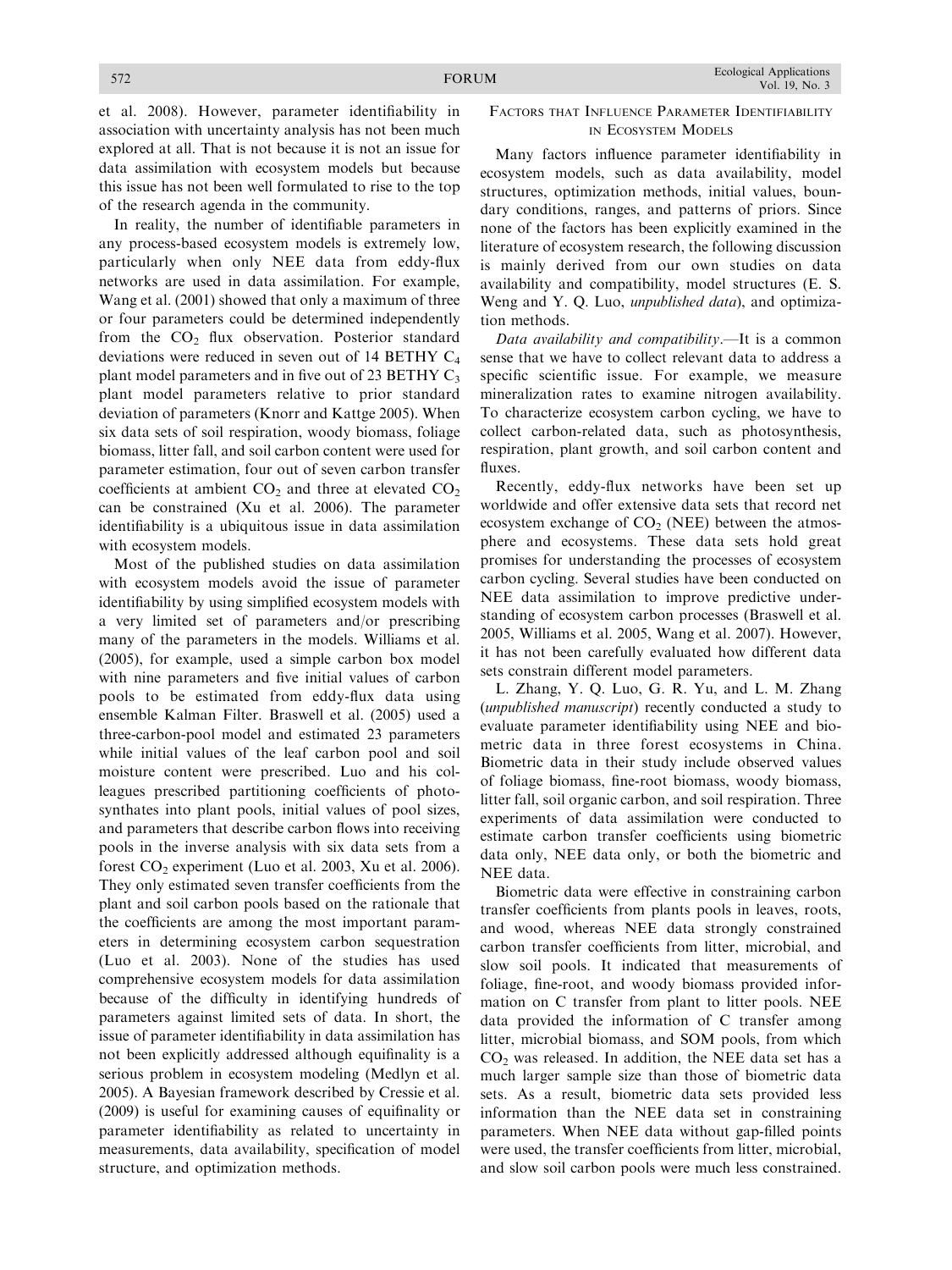Parameter identifiability is also dependent on relevance of data. In a data assimilation study with a mechanistic canopy photosynthesis model, two activation energy parameters for carboxylation and oxygenation cannot be constrained by NEE data. To constrain those parameters, we need measurements of enzyme kinetics along a temperature gradient. In general, different kinds of data constrain different parameters. However, magnitudes of measurement errors were not found to considerably influence parameter identifiability. We also need to evaluate information content of different length, frequency, and quality of measurement data in constraining different parameters.

Model structures.—Model structure is a main source of uncertainty (Chatfield 1995). We have a tendency to incorporate more and more processes into models to improve fitness between simulated and observed data. Complicated models may integrate more process knowledge but make more parameters less identifiable given certain data sets. We conducted a data assimilation study to evaluate parameter identifiability when carbon pools vary from three to eight among models. The eightpool model has foliage, woody, roots, metabolic litter, structural litter, microbial, slow soil carbon, and passive soil carbon pools. We lumped together plant pools, litter pools, and soil pools in different combinations to construct four other models with pools ranging from three to seven. Nine data sets (i.e., foliage biomass, woody biomass, fine-root biomass, microbial biomass, litter fall, forest floor carbon, organic soil carbon, mineral soil carbon, and soil respiration) from the Duke CO<sub>2</sub> experiment site (North Carolina. USA) constrain the three-pool model best. Transfer coefficients from passive soil carbon pool and microbial pool could not be identified in seven or eight pool models. Thus, introduction of additional processes in modeling may reduce parameter identifiability.

Optimization methods.—Many papers and books have been published on methods for local and global optimization. We have evaluated different optimization methods for parameter identifiability by comparing conventional and conditional Bayesian inversions. The conditional Bayesian inversion sequentially identifies constrained parameters in several steps. In each step, constrained parameters were obtained. Their maximum likelihood estimators (MLE) were used as priors to fix the parameter values at MLE in the next step of Bayesian inversion with decreased parameter dimensionality. Conditional inversion was repeated until there was no more parameter to be constrained. This method was applied with a physiologically based ecosystem model to hourly NEE measurements at Harvard Forest (Petersham, Massachusetts, USA). The conventional inversion method constrained six out of 16 parameters in the model while the conditional inversion method constrained 14 parameters after six steps.

The conditional inversion resulted in more constrained parameters for two reasons. First, parameter dimensionality decreased during conditional Bayesian inversion, resulting in less difficulty in finding the optimized parameter values. Second, parameter identiifiability is altered due to increased differentiability against NEE data once some other parameter values are fixed within the steps of conditional Bayesian inversion.

In summary, parameter identifiability is a critical but complex issue that needs to be carefully addressed in the future. The hierarchical Bayesian modeling described by Cressie et al. (2009) is a promising approach to explore different factors in influencing parameter identifiability or equifinality.

### **ACKNOWLEDGMENTS**

This research was financially supported by National Science Foundation (NSF) under DEB 0444518 and DEB 0714142, and by the Office of Science (BER), Department of Energy, Grant No. DE-FG02-006ER64319.

- Beven, K. 2006. A manifesto for the equifinality thesis. Journal of Hydrology 320:18–36.
- Braswell, B. H., W. J. Sacks, E. Linder, and D. S. Schimel. 2005. Estimating diurnal to annual ecosystem parameters by synthesis of a carbon flux model with eddy covariance net ecosystem exchange observations. Global Change Biology 11:335–355.
- Chatfield, C. 1995. Model uncertainty, data mining and statistical-inference. Journal of the Royal Statistical Society Series A: Statistics in Society 158:419–466.
- Cressie, N., C. A. Calder, J. S. Clark, J. M. Ver Hoef, and C. K. Wikle. 2009. Accounting for uncertainty in ecological analysis: the strengths and limitations of hierarchical statistical modeling. Ecological Applications 19:553–570.
- Dowd, M., and R. Meyer. 2003. A Bayesian approach to the ecosystem inverse problem. Ecological Modelling 168:39–55.
- Heisenberg, W. 1958. Physics and philosophy; the revolution in modern science. Harper, New York, New York, USA.
- Klir, G. J. 2006. Uncertainty and information. John Wiley and Sons, Hoboken, New Jersey, USA.
- Knorr, W., and J. Kattge. 2005. Inversion of terrestrial ecosystem model parameter values against eddy covariance measurements by Monte Carlo sampling. Global Change Biology 11:1333–1351.
- Luo, Y. Q., L. W. White, J. G. Canadell, E. H. DeLucia, D. S. Ellsworth, A. Finzi, J. Lichter, and W. H. Schlesinger. 2003. Sustainability of terrestrial carbon sequestration: a case study in Duke Forest with inversion approach. Global Biogeochemical Cycles 17. [doi: 10.1029/2002GB001923]
- Medlyn, B. E., A. P. Robinson, R. Clement, and R. E. McMurtrie. 2005. On the validation of models of forest  $CO<sub>2</sub>$ exchange using eddy covariance data: some perils and pitfalls. Tree Physiology 25:839–857.
- Sacks, W. J., D. S. Schimel, R. K. Monson, and B. H. Braswell. 2006. Model-data synthesis of diurnal and seasonal  $CO<sub>2</sub>$ fluxes at Niwot Ridge, Colorado. Global Change Biology 12: 240–259.
- Verstraeten, W. W., F. Veroustraete, W. Heyns, T. Van Roey, and J. Feyen. 2008. On uncertainties in carbon flux modelling and remotely sensed data assimilation: the Brasschaat pixel case. Advances in Space Research 41:20–35.
- Wang, Y. P., D. Baldocchi, R. Leuning, E. Falge, and T. Vesala. 2007. Estimating parameters in a land-surface model by applying nonlinear inversion to eddy covariance flux measurements from eight FLUXNET sites. Global Change Biology 13:652–670.
- Wang, Y. P., R. Leuning, H. A. Cleugh, and P. A. Coppin. 2001. Parameter estimation in surface exchange models using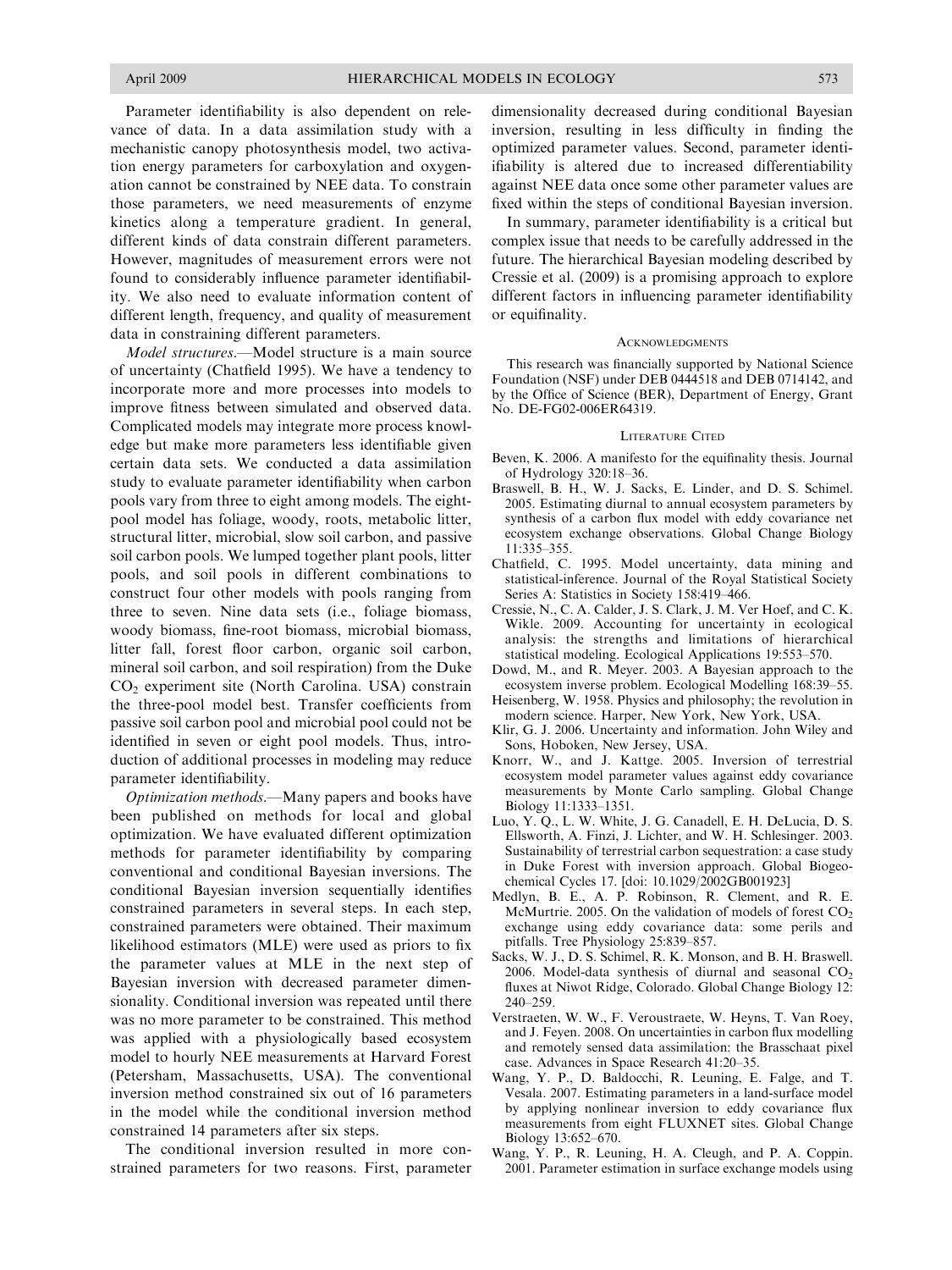\_\_\_\_\_\_\_\_\_\_\_\_\_\_\_\_\_\_\_\_\_\_\_\_\_\_\_\_\_\_\_\_

nonlinear inversion: how many parameters can we estimate and which measurements are most useful? Global Change Biology 7:495–510.

Williams, M., P. A. Schwarz, B. E. Law, J. Irvine, and M. R. Kurpius. 2005. An improved analysis of forest carbon dynamics using data assimilation. Global Change Biology 11:89–105.

Xu, T., L. White, D. Hui, and Y. Luo. 2006. Probabilistic inversion of a terrestrial ecosystem model: analysis of uncertainty in parameter estimation and model prediction. Global Biogeochemical Cycles 20. [doi: 10.1029/2005GB002468]

Ecological Applications, 19(3), 2009, pp. 574–577 © 2009 by the Ecological Society of America

# The importance of accounting for spatial and temporal correlation in analyses of ecological data

JENNIFER A. HOETING<sup>1</sup>

Department of Statistics, Colorado State University, Fort Collins, Colorado 80523-1877 USA

I congratulate Cressie, Calder, Clark, Ver Hoef, and Wikle for their insightful overview on hierarchical modeling in ecology. These authors are all experts in this field and have contributed to many of the advances that have been made in the field of ecological modeling. Spatial and temporal correlation is a major theme in Cressie et al. (2009). Below I expand on these ideas, discussing some of the advantages and disadvantages of accounting for spatial and/or temporal correlation in analyses of ecological data. While much of the focus in this discussion is on spatial statistical models, similar problems occur when temporal or spatiotemporal correlation is ignored.

## AN EXAMPLE OF A STATISTICAL MODEL THAT ACCOUNTS FOR SPATIAL CORRELATION

Unless data are observed within a very specific experimental design, ecological data are often correlated. As an example, consider the problem of estimating stream sulfate concentrations in the eastern United States. We consider data collected as part of the EPA's Environmental Monitoring and Assessment Program (EMAP). The sample sites were mainly located in Pennsylvania, West Virginia, Maryland, and Virginia. For more details about this example and the issues described below, see Irvine et al. (2007).

The response  $Y = [Y_1, \ldots, Y_n]'$  is stream sulfate concentration at each of the  $n$  stream sites. In this simplified example we consider four predictors  $[X_1, \ldots,$  $X_4$ ] which are geographic information system (GIS) derived covariates of the percentage of landscape covered by forest, agriculture, urban, and mining within

the watershed above each stream site. To investigate the relationship between these covariates and the response, we might first consider a standard multiple regression model for  $i = 1, \ldots, n$  given by

$$
Y_i = \beta_0 + \beta_1 X_{i1} + \beta_2 X_{i2} + \beta_3 X_{i3} + \beta_4 X_{i4} + \varepsilon_i \qquad (1)
$$

where  $X_{ij}$  is the *i*th observation from the *j*th predictor and the error terms  $\varepsilon_i$  are independent normally distributed random variables with mean 0 and variance  $\sigma^2$ . If we follow through with this analysis, we might find that various predictors have statistically significant effects, and we might provide some estimate of the variance,  $\sigma^2$ . We might also undertake some form of model selection to determine which covariates best explain observed patterns of stream sulfate concentration. However, what if, after accounting for all available covariates, the errors are not independent? What if there is remaining spatial correlation, such that observations that are in close proximity in space are related, and that these predictors haven't fully accounted for such correlation? In this case, we can learn a lot from modeling the nonindependent errors.

As an alternative to a multiple regression model with independent errors, we might consider a spatial regression model where the errors are assumed to be spatially correlated. In this case, we could use the model in Eq. 1, but now would assume that the errors,  $\varepsilon_i$ , for stream sites close to one another are more similar than the errors for stream sites that are far apart. In mathematical terms, the independent error model assumes  $\varepsilon \sim$  $\mathcal{N}(0, \sigma^2 I)$  where **I** is the  $n \times n$  identity matrix and **0** is a vector of length  $n$ , and the spatial regression model assumes  $\boldsymbol{\varepsilon} \sim \mathcal{N}(0, \sigma^2 \Sigma)$  where  $\Sigma$  is an  $n \times n$  correlation matrix. This model goes by many names in the literature and is a type of general (or generalized) linear model. For our stream sulfate problem, we might adopt a model for the covariance matrix  $\Sigma$  (see e.g., Schabenberger and

Manuscript received 2 May 2008; revised 28 May; accepted 30 June 2008. Corresponding Editor: N. T. Hobbs. For reprints of this Forum, see footnote 1, p. 551.

E-mail: jah@lamar.colostate.edu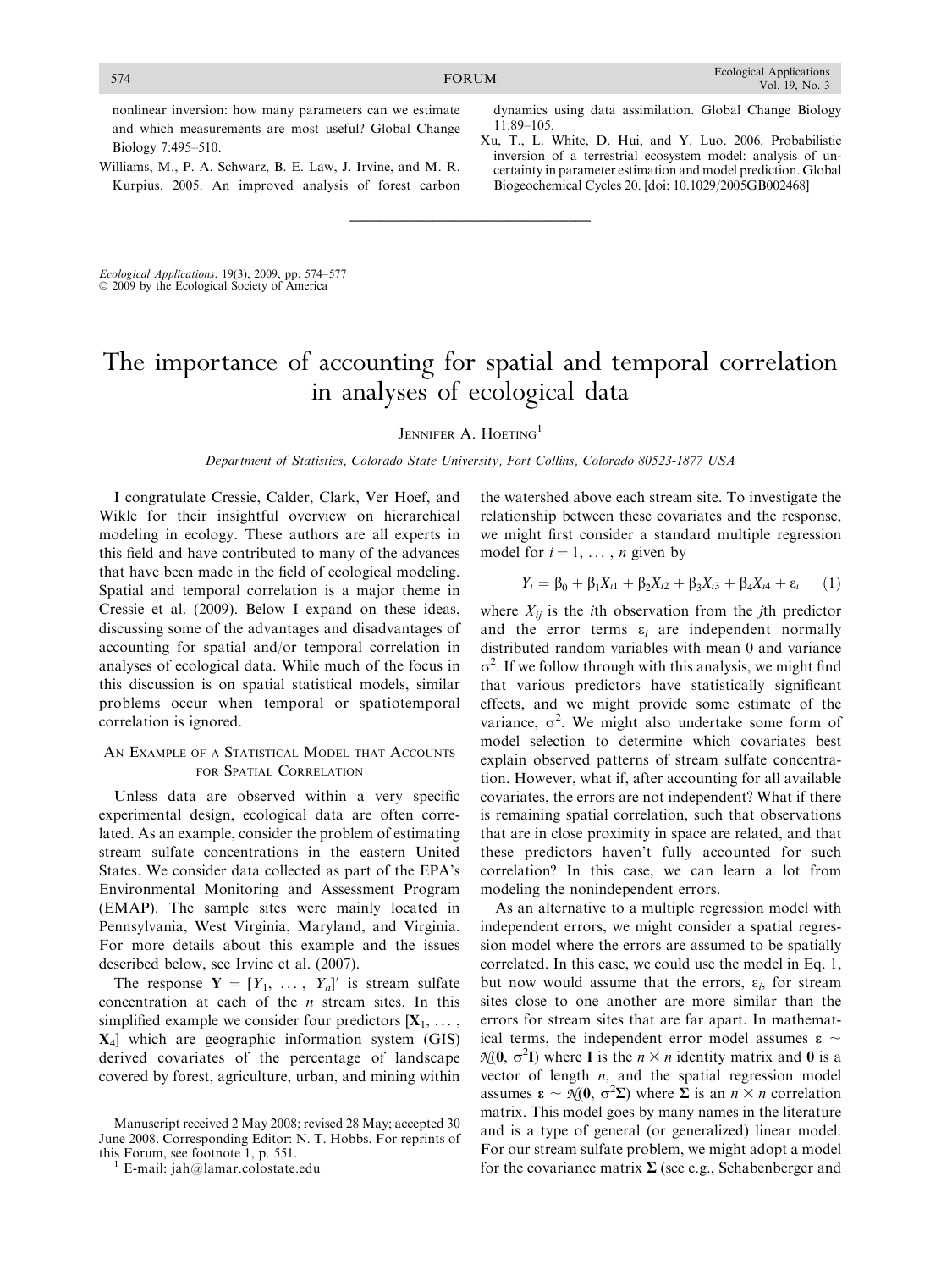Gotway 2005) and conclude that observations that are less than 200 km apart are related. This might lead us to think about the biological and physical processes that could lead to this correlation; such research avenues might suggest additional covariates that should be included in our model.

### DISADVANTAGES OF IGNORING SPATIAL CORRELATION

What could go wrong if we use the independent error model (Eq. 1) instead of a spatial regression model when the latter is the appropriate model? Plenty. There is a long history of research that demonstrates the many disadvantages of ignoring spatial correlation. Some of the highlights and relations to ecology are described here.

One key issue is sample size. If an independent-error model is adopted (Eq. 1) but the model errors are not independent, then the ''effective sample size'' will be smaller than the number of observations collected (Schabenberger and Gotway 2005:32). Effective sample size decreases as the correlation between observations increases. If an independent-error model is adopted but the data are correlated, standard errors can be underestimated. For example, when the independent-error model is used and maximum likelihood estimates of the regression coefficients  $\beta_1, \ldots, \beta_4$  in Eq. 1 are obtained, the parameter estimates will be unbiased but the standard errors of these estimates can be too small (Schabenberg and Gotway 2005:324). In ecology this underestimate of uncertainty can be critical: a covariate may be deemed to be important only because an inappropriate model is selected.

In the area of model selection, Hoeting et al. (2006) showed that ignoring spatial correlation when selecting covariates for inclusion in regression models can lead to the exclusion of relevant covariates in the model. Ignoring spatial correlation in model selection can also lead to higher prediction errors for estimation of the response.

The drawbacks described above were based on research for non-Bayesian spatial modeling. In addition to those drawbacks, non-Bayesian spatial models can lead to underestimation of uncertainty. For example, traditional estimation methods for the spatial regression model assume that the covariance matrix  $\Sigma$  is fixed even when the parameters in the model for  $\Sigma$  are estimated. This leads to estimates of standard errors that do not account for the uncertainty in all parameters.

Spatial correlation also plays a factor in sampling design. Cressie et al. (2009) made an important point that hierarchical models allow for direct incorporation of the sampling design in the modeling. The advantages of a sound sampling design cannot be overemphasized. Too many ecological studies involve sites selected for convenience. When the goal of an analysis is to provide a map or some other inference across a sampling area, then additional considerations should be made when designing the study. It has been shown in a number of contexts that a cluster sampling design is appropriate for spatially correlated data (e.g., Zimmerman 2006, Irvine et al. 2007, Ritter and Leecaster 2007). A cluster design includes some observations observed at close distances as well as sampling coverage over the entire sampling area. Xia et al. (2006) proposed methodology that produces an optimal design for spatially correlated data where the optimization and subsequent design depends on the goals of the study. For example, a design which emphasizes accurate estimation of the regression coefficients in Eq. 1 will be different than a design which emphasizes accurate estimation of the degree of spatial correlation. While such informed design is not always possible, even cursory consideration of these ideas should lead to improved sampling designs and thus more accurate models.

## ADVANTAGES OF BAYESIAN SPATIAL AND SPATIOTEMPORAL HIERARCHICAL MODELS

Numerous examples demonstrate the advantages of accounting for spatial and/or temporal correlation in Bayesian hierarchical models for ecological problems. In the area of species distribution, a series of papers by Gelfand and coauthors (Gelfand et al. 2005, 2006, Latimer et al. 2006) developed a complex hierarchical modeling framework that led to new insights into the spatial distributions of 23 species of a flowering plant family in South Africa. These authors showed that accounting for spatial correlation facilitated the assessment of the factors that impact species distributions, produced accurate maps of species occurrence, and allowed for honest assessment of uncertainty. This work is a particularly good example of the advantages of a Bayesian analysis. The Bayesian paradigm allows for in depth exploration of a virtually unlimited set of results through careful thought and collaboration between ecologists and statisticians. One warning, however, is that the South African species distribution analyses were complex and required many person-hours to produce results. While this work is a terrific example of the possibilities of a Bayesian analysis, it is also an example of the complexities involved in doing such a careful analysis.

In the area of disease ecology, Waller et al. (2007) considered the county-specific incidence of Lyme disease in humans for the northeastern United States. They examined a suite of models ranging from a standard least-squares independent-errors regression model to a hierarchical Bayesian model that accounted for spatial correlation among counties. The inclusion of spatial and temporal components in the model led to new insights into the spread of Lyme disease over space and time and produced maps showing disease trends over space and time. The Bayesian model also allowed for natural incorporation of missing data; the model provided estimates for sites where the predictors were known but the response (Lyme disease counts) was unknown. This work led to new insights into the factors that might contribute to the spread of Lyme disease.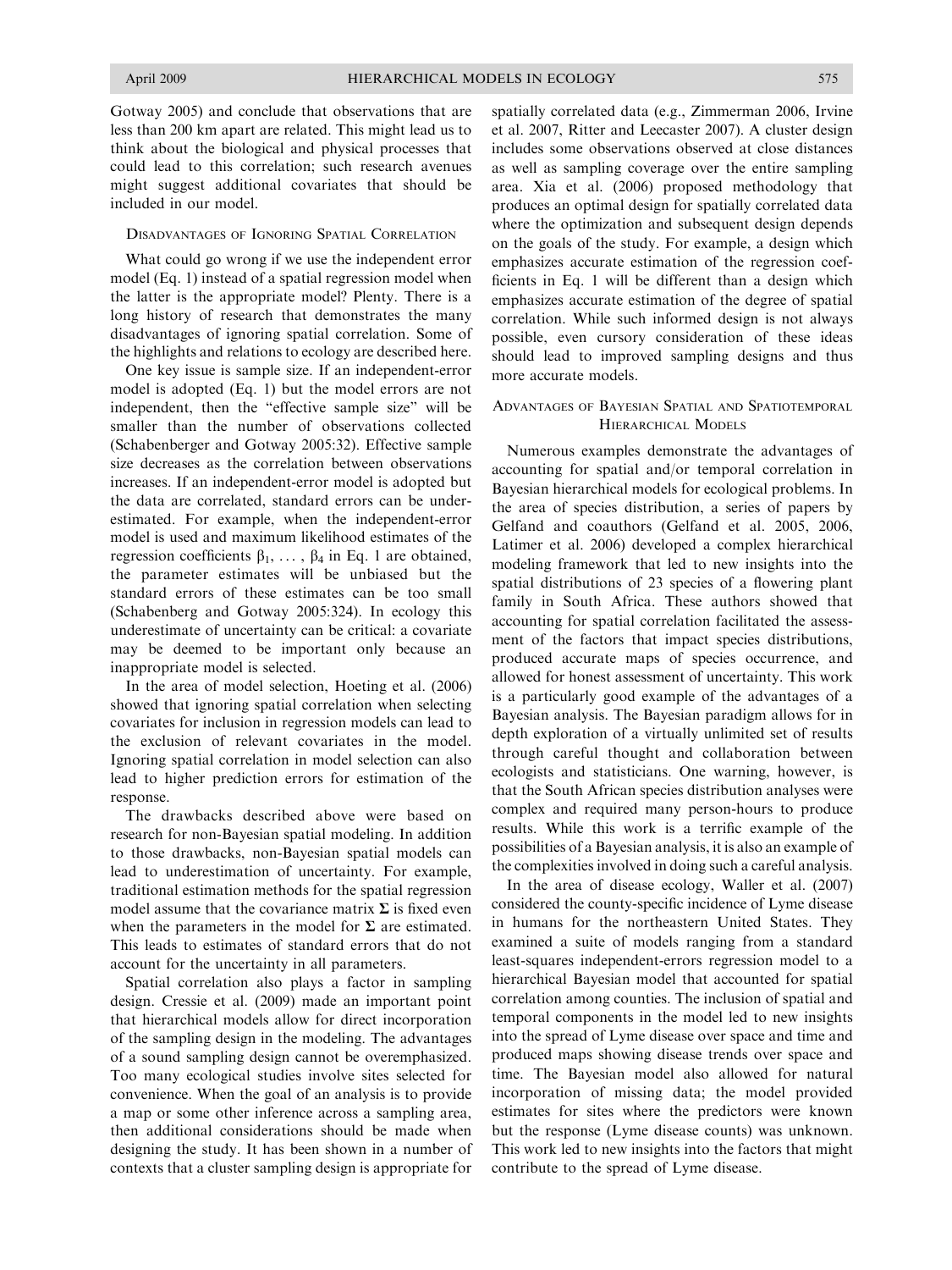In the area of wildlife disease, Farnsworth et al. (2006) used spatial models to link spatial patterns to the scales over which generating processes operate. They developed a Bayesian hierarchical model to relate scales of deer movement to observed patterns of chronic wasting disease (CWD) in mule deer in Colorado. The Bayesian hierarchical model allowed for investigation of the effects of covariates observed at different scales; covariates for individual deer (e.g., sex and age) and covariates observed across the landscape (e.g., percentage of low-elevation grassland habitat) were included in the model for the probability than an individual deer was infected by CWD. The modeling framework also facilitated a comparison of models for CWD across different scales of deer movement via a model for the unexplained variability in the probability that an individual deer was infected by CWD. The model with the strongest support suggested that unexplained variability has a small-scale component. This led the authors to suggest that future investigations into the spread of chronic wasting disease should focus on processes that operate at smaller, local-contact scales. For example, deer congregate in smaller areas during the winter and disperse across the landscape during the summer; thus CWD may be spread more easily during the winter months.

Hooten and Wikle (2008) considered the spread of an invasive species over time and space. They demonstrated that many insights can be gained via a spatiotemporal model that incorporates a reaction–diffusion component to model the spread of the invasive Eurasian Collared-Dove in the United States. This paper demonstrates another strength of the Bayesian approach as it allows for a natural incorporation of partial differential equation models, long used in mathematics but typically not parameterized to allow for process and data error. The Hooten and Wikle model allows for uncertainty and nonlinearity in the diffusion model (process error) as well as an error term that allows for both observer error and small-scale spatiotemporal variability (data error). The analyses provided a series of maps estimating the extent of the Eurasian Collared-Dove invasion over time for the southeastern United States. The authors concluded that there is remaining variability associated with the rate of species invasion and not attributable to human population. This remaining variability has an estimated spatial range of 1/10 the size of the United States. Such conclusions allow biologists to do a targeted search for other factors that might contribute to the spread of this invasive species.

### CHALLENGES AND EDUCATION

All of the spatial and spatiotemporal modeling cited in the previous section involved close collaboration between ecologists and statisticians. While such collaborations advance the fields of statistics and ecology, statisticians need to develop more approachable interfaces to allow scientists to apply complex Bayesian hierarchical models. As the field of Bayesian hierarchical modeling has matured, software packages such as WinBUGS (available online) <sup>2</sup> have made it possible for non-experts to implement the Markov chain Monte Carlo methods required for estimation and inference in many Bayesian hierarchical models. However, much more work needs to be done in this area, particularly for the more complex models that account for spatial and/or temporal correlation.

In addition, a push for more modern statistical education in ecology and other sciences is needed. In the meantime, where can an ecologist learn more about statistical models to account for spatial and/or temporal correlation? An introduction to these issues with an ecological focus is given in the book by Clark (2007). Waller and Gotway (2004) focus on spatial statistics in public health. Books that require a higher-level understanding of statistics but that are still quite accessible include Banerjee et al. (2004), which focuses on Bayesian hierarchical models for spatial data, and Schabenberger and Gotway (2005), which provides a broad overview to statistical methods for spatial data. Both these books include sections on spatiotemporal modeling. Other overviews of spatiotemporal models with an ecological focus include Wikle (1993) and Wikle et al. (1998).

### **ACKNOWLEDGMENTS**

This work was supported by National Science Foundation grant DEB-0717367.

- Baneriee, S., B. P. Carlin, and A. E. Gelfand. 2004. Hierarchical modeling and analysis for spatial data. Chapman and Hall/CRC Press, Boca Raton, Florida, USA.
- Clark, J. S. 2007. Models for ecological data: an introduction. Princeton University Press, Princeton, New Jersey, USA.
- Cressie, N. A. C., C. A. Calder, J. S. Clark, J. M. Ver Hoef, and C. K. Wikle. 2009. Accounting for uncertainty in ecological analysis: the strengths and limitations of hierarchical statistical modeling. Ecological Applications 19:553–570.
- Farnsworth, M. L., J. A. Hoeting, N. T. Hobbs, and M. W. Miller. 2006. Linking chronic wasting disease to mule deer movement scales: a hierarchical Bayesian approach. Ecological Applications 16:1026–1036.
- Gelfand, A. E., A. M. Schmidt, S. Wu, J. A. Silander, Jr., A. Latimer, and A. G. Rebelo. 2005. Modelling species diversity through species level hierarchical modeling. Journal of the Royal Statistical Society, Series C (Applied Statistics) 54:1– 20.
- Gelfand, A. E., J. A. Silander, Jr., S. Wu, A. Latimer, P. O. Lewis, A. G. Rebelok, and M. Holder. 2006. Explaining species distribution patterns through hierarchical modeling. Bayesian Analysis 1:41–92.
- Hoeting, J. A., R. A. Davis, A. A. Merton, and S. E. Thompson. 2006. Model selection for geostatistical models. Ecological Applications 16:87–98.
- Hooten, M., and C. Wikle. 2008. A hierarchical Bayesian nonlinear spatio-temporal model for the spread of invasive species with application to the Eurasian Collared-Dove. Environmental and Ecological Statistics 15:59–70.
- Irvine, K, A. I. Gitelman, and J. A. Hoeting. 2007. Spatial designs and properties of spatial correlation: effects on

 $2$  (http://www.mrc-bsu.cam.ac.uk/bugs)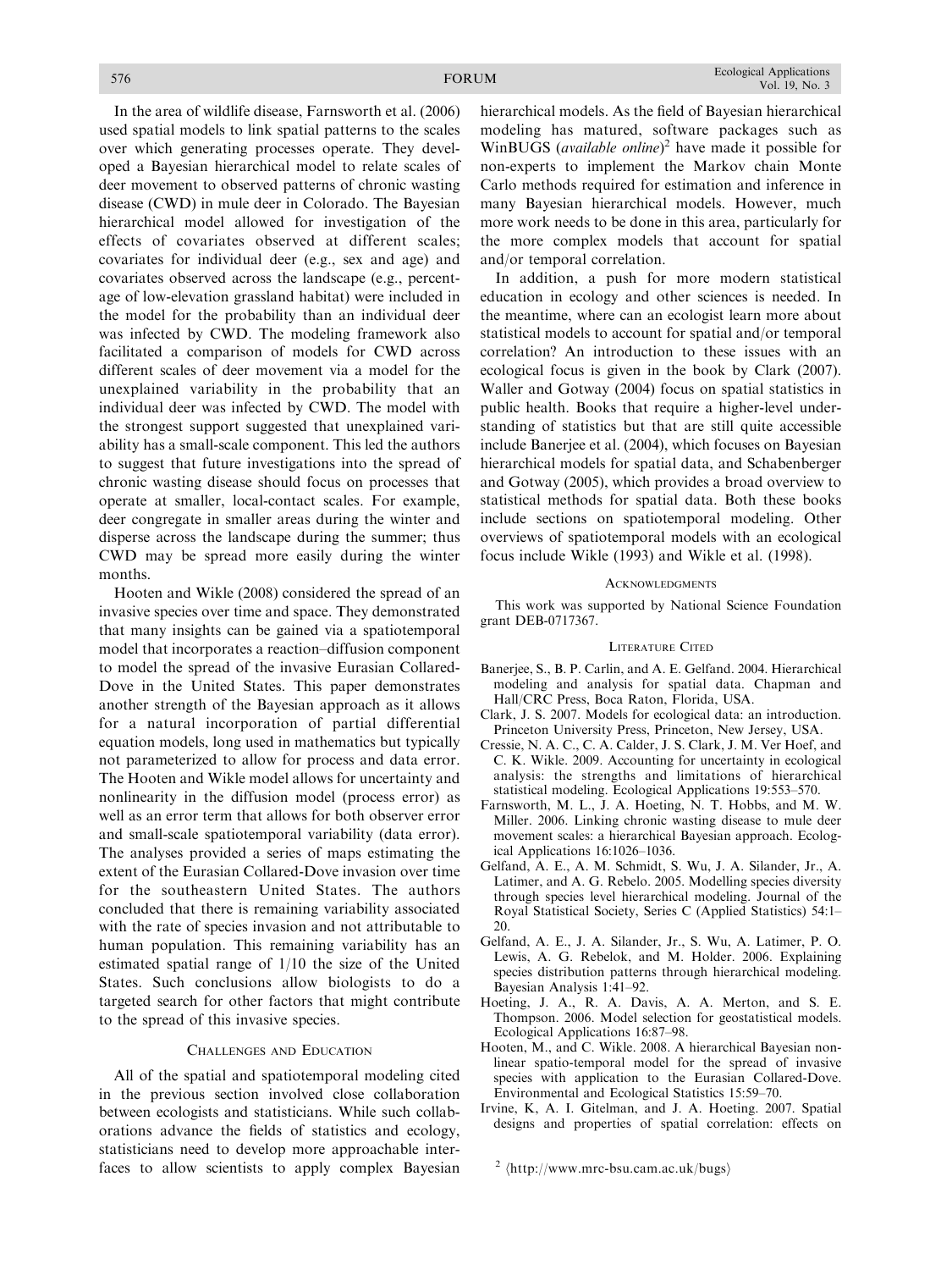covariance estimation. Journal of Agricultural, Biological and Environmental Statistics 12(4)450–469.

- Latimer, A. M., S. Wu, A. E. Gelfand, and J. A. Silander, Jr. 2006. Building statistical models to analyze species distributions. Ecological Applications 16:33–50.
- Ritter, K., and M. Leecaster. 2007. Multi-lag cluster designs for estimating the semivariogram for sediments affected by effluent discharges offshore in San Diego. Environmental and Ecological Statistics 14:41–53.
- Schabenberger, O., and C. A. Gotway. 2005. Statistical methods for spatial data analysis. Chapman and Hall/CRC, Boca Raton, Florida, USA.
- Waller, L. A., B. J. Goodwin, M. L. Wilson, R. S. Ostfeld, S. Marshall, and E. B. Hayes. 2007. Spatio-temporal patterns in county-level incidence and reporting of Lyme disease in the

northeastern United States, 1990–2000. Environmental and Ecological Statistics 14:83–100.

- Waller, L., and C. Gotway. 2004. Applied spatial statistics for public health data. Wiley, New York, New York, USA.
- Wikle, C. K. 2003. Hierarchical Bayesian models for predicting the spread of ecological processes. Ecology 84:1382–1394.
- Wikle, C. K., L. M. Berliner, and N. Cressie. 1998. Hierarchical Bayesian space–time models. Environmental and Ecological Statistics 5:117–154.
- Xia, G., M. L. Miranda, and A. E. Gelfand. 2006. Approximately optimal spatial design approaches for environmental health data. Environmetrics 17:363–385.
- Zimmerman, D. L. 2006. Optimal network design for spatial prediction, covariance parameter estimation and empirical prediction. Environmetrics 17:635–652.

Ecological Applications, 19(3), 2009, pp. 577–581  $\odot$  2009 by the Ecological Society of America

# Hierarchical Bayesian statistics: merging experimental and modeling approaches in ecology

\_\_\_\_\_\_\_\_\_\_\_\_\_\_\_\_\_\_\_\_\_\_\_\_\_\_\_\_\_\_\_\_

# KIONA OGLE<sup>1</sup>

Departments of Botany and Statistics, University of Wyoming, Laramie, Wyoming 82071 USA

### **INTRODUCTION**

This is an exciting time in ecological research because modern data analytical methods are allowing us to address new and difficult problems. As noted by Cressie et al. (2009), hierarchical statistical modeling provides a statistically rigorous framework for synthesizing ecological information. For example, hierarchical Bayesian methods offer quantitative tools for explicitly integrating experimental and modeling approaches to address important ecological problems that have eluded ecologists due to limitations imposed by classical approaches. Fruitful interactions between ecologists and statisticians have spawned dialogue and specific examples demonstrating the utility of such modeling approaches in ecology (e.g., Wikle 2003, Clark and Gelfand 2006 $a, b$ , Ogle and Barber 2008), and I applaud Cressie et al. for introducing ecologists to some of the fundamental statistical and probability concepts underlying hierarchical statistical modeling. Readers are also referred to Ogle and Barber (2008) for a more in-depth treatment of the hierarchical modeling framework, fundamental probability results, and examples that illustrate the advantages of this approach in plant physiological and ecosystem ecology.

Hierarchical statistical modeling approaches are promising for addressing complex ecological problems, and I imagine that in the next 10–20 years, these approaches will be commonly employed in ecological data analysis. However, application of these approaches requires appropriate training, but training opportunities in hierarchical modeling methods that integrate experimental and/or observational data with models are lacking (Hobbs and Hilborn 2006, Hobbs et al. 2006, Little 2006). Thus, overview papers such as those by Cressie et al. (2009) and Ogle and Barber (2008) are expected to stimulate interests and motivate new curriculums that deliver training in modern, modelbased approaches to data analysis. Cressie et al. discuss several strengths and limitations of hierarchical statistical modeling, but no single topic is treated in great detail. Thus, I expand upon the importance of the "process model" because I see this as a key element of hierarchical statistical modeling that facilitates explicit integration of experiments (data) and ecological theory (models).

### EXPERIMENTAL VS. MODELING APPROACHES

Ecologists generally take one of two approaches to tackling scientific problems: experimental vs. modeling (Herendeen 1988, Grimm 1994). Perhaps the most common approach is to couch a study within an experimental or sampling design framework that ''controls'' for sources of variability, followed up by standard, frequentist-based hypothesis testing (Cottingham et

Manuscript received 26 March 2008; accepted 16 June 2008. Corresponding Editor: N. T. Hobbs. For reprints of this Forum,

 $1$  E-mail: kogle@uwyo.edu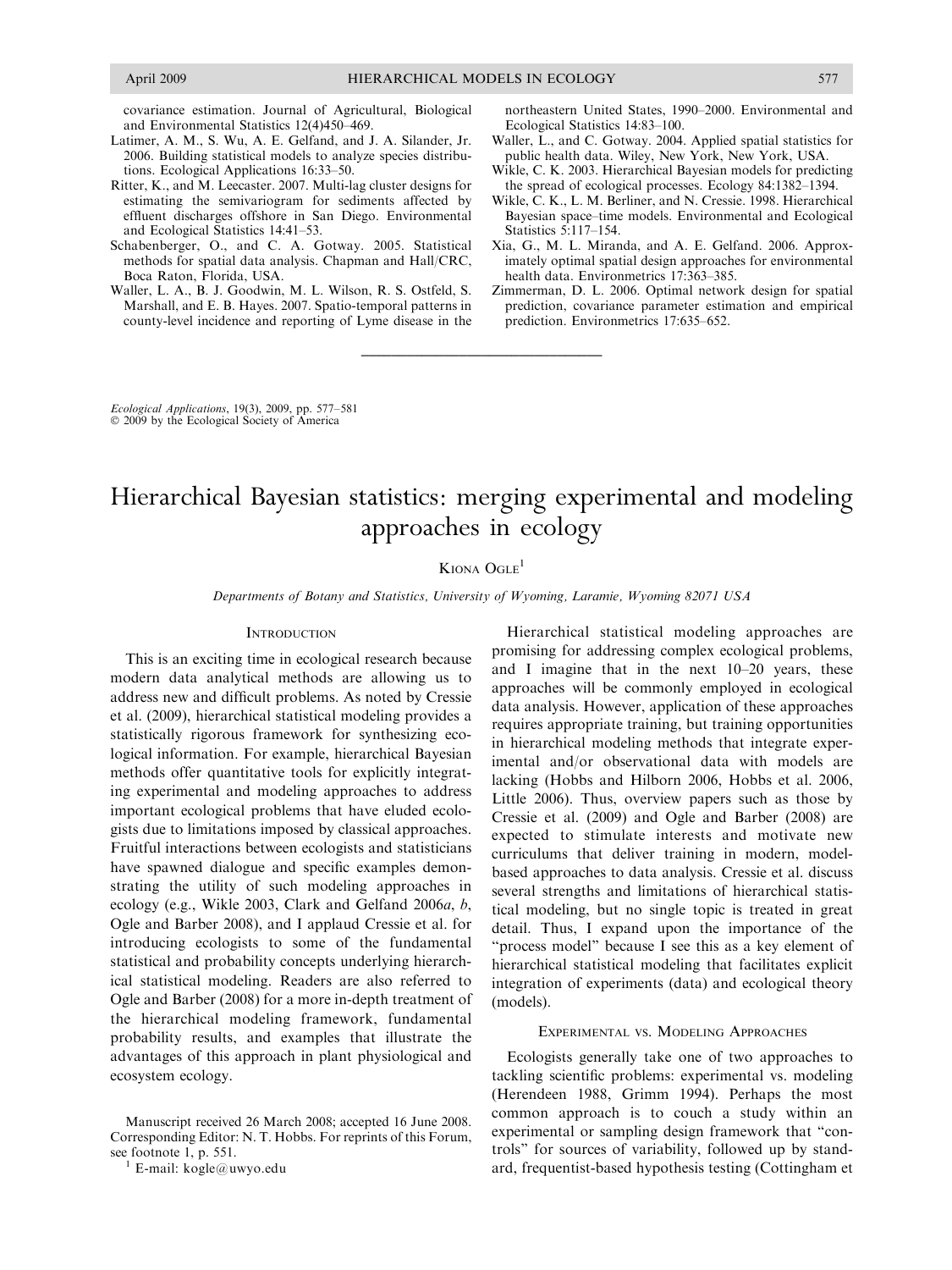al. 2005, Hobbs and Hilborn 2006, Stephens et al. 2007). Alternatively, one may employ mathematical or simulation models that may have weak ties to experimental data and that are often used for hypothesis generation, parameter estimation, or prediction (Pielou 1981, Rastetter et al. 2003). Rarely are these two approaches combined in such a way that considers all relevant information (e.g., data), preserves sources of variability introduced by the experimental or sampling design, formalizes existing knowledge about the ecological system through quantitative models, and simultaneously allows for hypothesis testing, hypothesis generation, and parameter estimation.

Although the experimental approach can yield important insight into the behavior of ecological systems, it is a ''slow'' learning process that forces the experimentalist to design a study to fit a relatively restrictive analysis framework (Little 2006). For example, a particular study may yield multiple types of data representing different biological processes operating at diverse temporal and spatial scales. As Ogle and Barber (2008) note, however, the data are often treated in a piece-wise fashion where different components of the data are analyzed independent of each other despite the fact that all/most data arise from interconnected processes. Moreover, data analysis tends to proceed via simple analysis of variance (ANOVA) or regression methods (Cottingham et al. 2005, Hobbs and Hilborn 2006) that assume linearity and normality of responses (e.g., data) and parameters (e.g., treatment effects, regression coefficients). Depending on the context, more sophisticated analyses in the form of hierarchical statistical modeling may be applied. It should be noted that most hierarchical modeling methods can be implemented within different frameworks such as Bayesian or maximum likelihood. Examples include repeated-measurement or longitudinal data models (Lindsey 1993, Diggle et al. 2002), multilevel models (Goldstein 2002, Gelman and Hill 2006), or, more generally, linear, nonlinear, or generalized linear (for non-Gaussian data) mixed-effects models (e.g., Searle et al. 1992, Davidian and Giltinan 1995, Gelman and Hill 2006). Such hierarchical modeling methods, however, are often not employed by ecologists even though the data structure may call for such methods (e.g., Potvin et al. 1990, Peek et al. 2002).

Cressie et al. (2009) point out an important shortcoming of non-hierarchical, classical analyses such as ANOVA and regression. That is, these methods assume that ''the uncertainty lies with the data and is due to sampling and measurement.'' The hierarchical versions that include random effects, however, allow for additional sources of uncertainty due to, for example, temporal, spatial, or individual variability that is separate from measurement error. When considering real ecological systems, especially in field settings, a large fraction of the unexplained variability may be due to process error. Process error exists for two primary and

interrelated reasons. First, other influential factors (e.g., covariates) that vary by, for example, individual (or "subject"), time, or location, are often not measured or not considered in the analysis. Second, it is impossible to define a statistical or mathematical model that describes the ecological system exactly. Importantly, classical data analysis approaches may be inappropriate in many settings because ecological systems give rise to multiple sources of uncertainty and involve multiple, interacting, nonlinear, and potentially non-Gaussian processes.

On the other end of the spectrum lies the modeling approach. The application of process models in ecology has a rich history stemming back to, for example, theoretical models in population and community ecology (see reviews by Getz 1998, Jackson et al. 2000) to ecological systems modeling (Patten 1971, Jørgensen 1986) such as terrestrial ecosystem models (see reviews by Ulanowicz 1988, Hurtt et al. 1998). Process models can range from simple, empirical equations for reconstructing observed patterns to detailed formulations representing underlying mechanisms and interactions. Thus, they can take on many different forms including, for example, stationary and lumped parameter models to deterministic or stochastic differential equation models (e.g., Jørgensen 1986, Gertsev and Gertseva 2004). Such models are often applied for heuristic purposes, and the process of going from a conceptual model to a set of mathematical equations or computer code forces one to quantify existing knowledge, thus improving one's understanding of the ecological system (Grimm 1994, Rastetter et al. 2003).

Ecological process models have been used in different capacities. Some are employed as tools for gaining inductive insight about an ecological system based on the mathematical structure and behavior of the model (e.g., stability analysis; Getz 1998). When used in this capacity, the models are generally evaluated independent of actual data. Other applications use models to make predictions about an ecological system, and the predictions may be compared against data as a form of model validation (Jørgensen 1986, Jackson et al. 2000). Ogle and Barber (2008) note that the functional forms and parameter values defining such models are often derived from empirical information, but a model of even moderate complexity is rarely rigorously fit to data. For more detailed models, parameter values are commonly obtained via ''tuning'' so that the model adequately fits a particular data set or, more often, a summary of such data (e.g., sample means). This approach is frequently referred to as ''forward modeling,'' and comparatively little emphasis is placed on rigorous statistical quantification of parameter and process uncertainty.

Thus, both ecological process modeling and hierarchical statistical modeling are not new. The new and exciting aspect of hierarchical statistical modeling—and especially hierarchical Bayesian modeling as presented by Cressie et al. (2009) and Ogle and Barber (2008)—is the explicit integration of data obtained from exper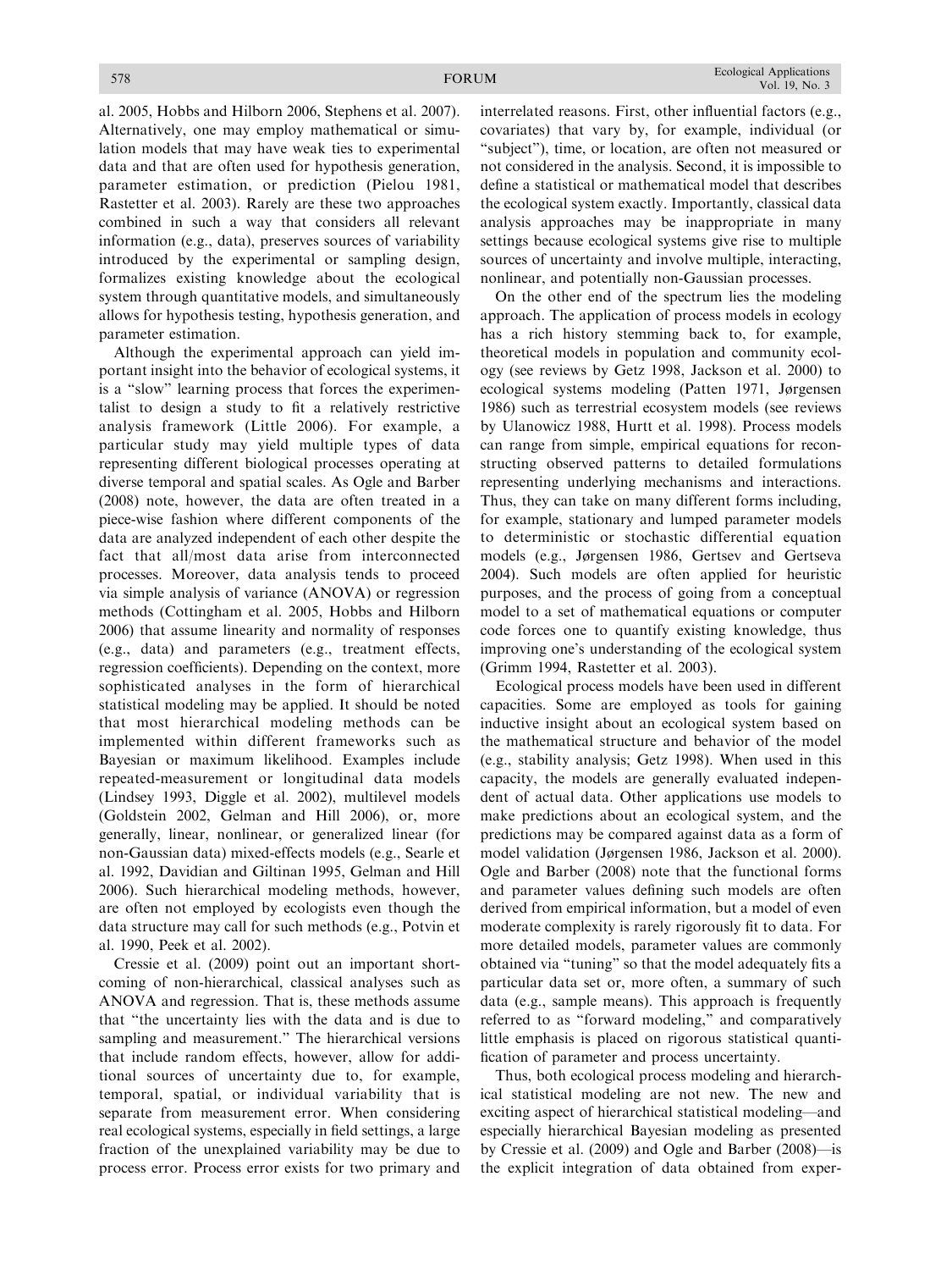imental and/or observational studies with process models that encapsulate our understanding of the ecological system. This approach facilitates model-based inference and permits us to break free from the relatively restrictive framework of classical hypothesis testing and design-based inference. In particular, it allows us to acknowledge a richer understanding of the ecological system(s), and the process model itself embodies a suite of hypotheses about how the system behaves (e.g., Hobbs and Hilborn 2006). The hierarchical Bayesian framework enables simultaneous analysis of diverse sources of data within the context of an ecological process model or models, thereby providing a very flexible approach to data analysis. I see such flexibility as a major strength of this approach because it can accelerate our ability to gain new ecological insights and develop and test new hypotheses.

### INTEGRATION OF EXPERIMENTS AND MODELS

In the previous section, I refer to the ''process model'' as a mathematical or simulation model that can be developed and applied independently of the hierarchical statistical model. This terminology is different from that in Cressie et al. (2009), and for clarity, I will refer to the "process model" as defined in their paper (i.e.,  $[E | P_E]$ , their Eqs. 1 and 2) as the ''probabilitistic process model.'' The probabilitistic process model is a key element of the hierarchical modeling framework because it provides a direct link between the data and the ecological process model. Cressie et al. use the harbor seal haul-out example to nicely illustrate aspects of hierarchical statistical modeling, but the process model that they employ is highly empirical as it simply describes the log of expected seal counts as a linear function of three covariates and their squared terms. As an ecologist who works with diverse and ''messy'' data describing complex processes, I feel that their example does not sufficiently illustrate the strengths of the process model. This is what I emphasize here, and my intention is to provide a conceptual overview that is accessible to ecologists who may not have a strong background in ecological modeling, statistical modeling, or probability theory.

Let us begin by considering the right-hand side of Eqs. 2 and 4 in Cressie et al. (2009), where  $[D|E, P_D]$  is the data model,  $[E | P_E]$  is the probabilistic process model, and  $[P_D, P_E]$  is the parameter model (i.e., prior). For the data model, one can think of an observed quantity (i.e., data) as ''varying around'' the true quantity (i.e., latent process) plus observation or measurement error. For the probabilistic process model, one can think of the true or latent process—something that we can never observe directly—as varying around an expected process plus process error. For both models, the error terms are described by probability distributions that quantify variability in the measurement and process errors. Note that the errors do not have to be additive; for example, one could assume multiplicative errors, but a log

transformation would result in additive errors. Once we have accounted for variability in the data explained by the latent processes, then the remaining variability is expected to reflect measurement errors. It is often reasonable to assume that these errors are independent; however, there are situations where knowledge about the measurement process indicates that dependent errors may be more appropriate (e.g., Ogle and Barber 2008).

Conversely, the process errors are likely to exhibit greater ''structure'' such that they may be correlated in time or space (e.g., Wikle et al. 1998, Wikle 2003); they may also describe random effects reflecting uncertainty introduced at various levels associated with data collection (e.g., Clark et al. 2004). It is often the case that these effects are nested (e.g., individual effects nested within plot, plot effects nested within site, and overall site effects). In most settings, structured process errors are appropriate and follow from the experimental or sampling design. Moreover, incorporation of structure is often necessary for separating measurement and process errors, thereby avoiding identifiability problems. Alternatively, random effects describing, for example, individual or group effects can be directly incorporated into the ecological process model (Ogle and Barber 2008), and process model parameters  $(P_E)$  may be modeled hierarchically. For example, Schneider (2006) assumed that the parameters in a differential equation model of plant growth differed between plots  $(q)$ . They observed several plots composed of single genotypes (g) and modeled the plot-specific parameters  $(P_{Eq})$  as coming from a population described by genotypespecific parameters ( $P_{Eq(q)}$ ). The decision to incorporate random effects into the processes errors vs. the process parameters (or both) will depend on the problem at hand and on one's assumptions about the process model.

Let us return to the probabilistic process model as describing how the latent process(es) vary around an ''expected process'' plus process error. The expected process is the ecological process model, and specification of this component can be the most challenging part of assembling a hierarchical Bayesian model. However, this is where the vast knowledge accumulated by ''ecological modelers'' can be incorporated. It is at this stage that one formalizes their understanding of the ecological system into a consistent set of mathematical equations, yielding a model for the expected process. In constructing this model, one is challenged with balancing detail with simplicity such that important components, processes, and interactions are incorporated in such a way that pieces of the model can be directly related to observable quantities. Simplicity is also key because it is important that one understands the model's behavior with respect to how model outputs are affected by functional forms (or specific equations) and parameter values in these equations.

The goal is to arrive at a process model or set of process models—representing alternative hypotheses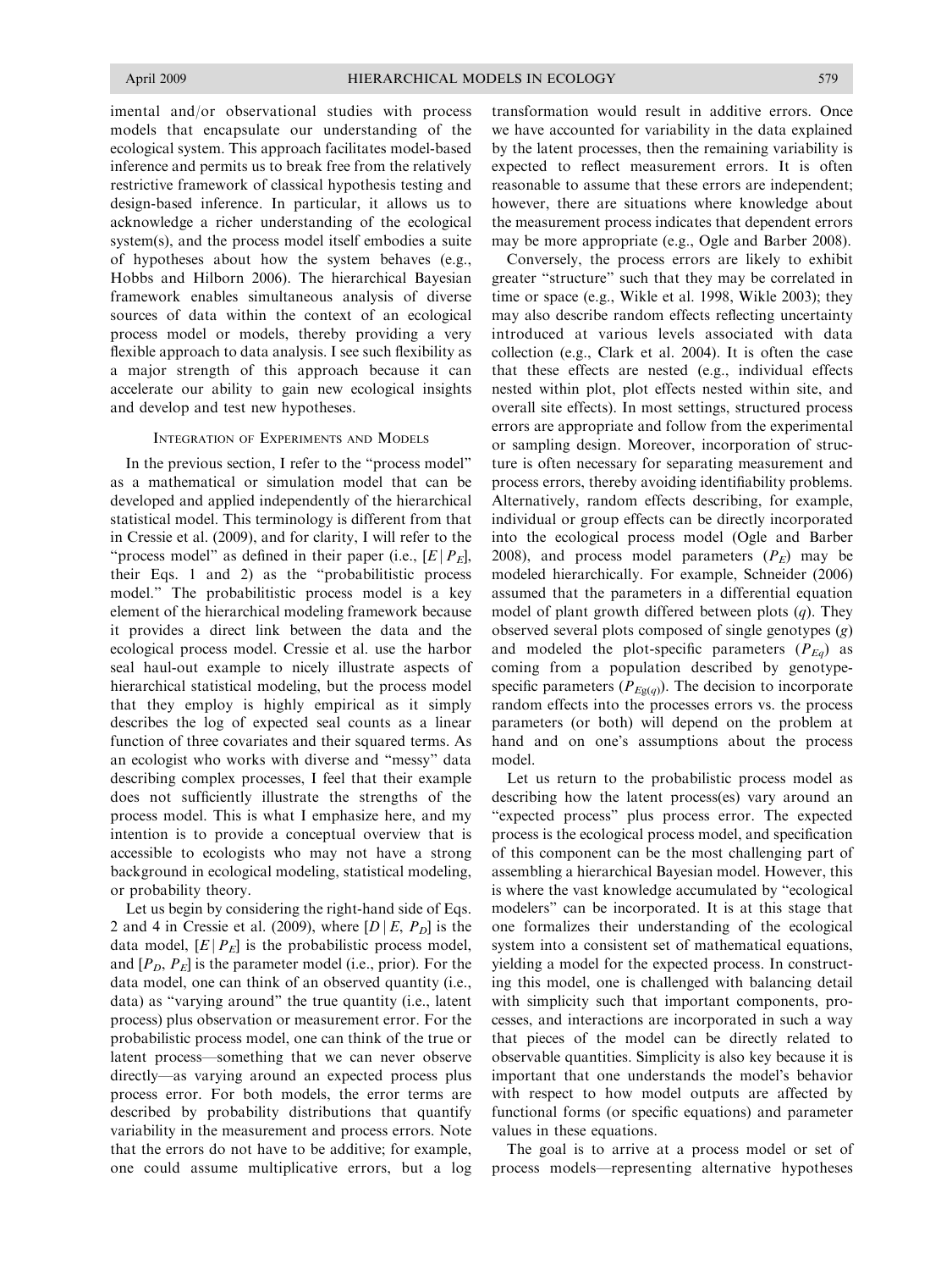about the system—that can be rigorously informed by data. One may choose to define an empirical process model that essentially describes a more traditional ANOVA or linear regression model, but such a model will provide limited insight into underlying mechanisms. Conversely, I advocate using models that reflect hypothesized nonlinearities and interactions and that may represent processes operating at different biological, spatial, or temporal scales. The hierarchical statistical modeling framework, and especially the hierarchical Bayesian framework, can accommodate this complexity by simultaneously considering data collected at different scales that are directly related to model inputs (e.g., parameters) and/or model outputs. Of course, the scientific objectives of a particular study should dictate the structure of the process model in the same way that the objectives lead to a particular experimental or sampling design, but neither should determine the objectives, as is often the case in classical, design-based inference.

In summary, the above discussion highlights the fact that data obtained under an experimental design framework can be analyzed in a hierarchical statistical modeling framework that integrates all relevant data with process models constructed to capture key ecological interactions and nonlinearities. In particular, I find that the hierarchical Bayesian approach provides the most straightforward method for integrating diverse data and process models. Although parameter estimation is often the goal of hierarchical Bayesian modeling, hypothesis testing can also proceed by evaluating posterior distributions of parameters describing hypothesized relationships or responses. More importantly, hypothesis testing and parameter estimation can occur within the context of process models that embody our understanding of the ecological system.

I consider the strengths of hierarchical statistical modeling, and hierarchical Bayesian modeling in particular, to significantly outweigh the limitations because these methods can bring together all sources of information to bear on a particular problem, thereby accelerating our ability to study and learn about real ecological systems. The primary issues that the field of ecology faces with respect to this exciting and powerful approach to ecological data analysis is adequate training and education. In the absence of sufficient training, these methods may be underutilized, misunderstood, or incorrectly applied.

### **ACKNOWLEDGMENTS**

Much of my thought on hierarchical statistical modeling and Bayesian methods has evolved through repeated discussions with Jarrett Barber, and I thank Jarrett Barber and Jessica Cable for valuable comments on this manuscript.

### LITERATURE CITED

Clark, J. S., and A. E. Gelfand. 2006a. A future for models and data in environmental science. Trends in Ecology and Evolution 21:375–380.

- Clark, J. S., and A. E. Gelfand. 2006b. Hierarchical modelling for the environmental sciences: statistical methods and applications. Oxford University Press, Oxford, UK.
- Clark, J. S., S. LaDeau, and I. Ibanez. 2004. Fecundity of trees and the colonization–competition hypothesis. Ecological Monographs 74:415–442.
- Cottingham, K. L., J. T. Lennon, and B. L. Brown. 2005. Knowing when to draw the line: designing more informative ecological experiments. Frontiers in Ecology and the Environment 3:145–152.
- Cressie, N. A. C., C. A. Calder, J. S. Clark, J. M. Ver Hoef, and C. K. Wikle. 2009. Accounting for uncertainty in ecological analysis: the strengths and limitations of hierarchical statistical modeling. Ecological Applications 19:553–570.
- Davidian, M., and D. M. Giltinan. 1995. Nonlinear models for repeated measurement data. Chapman and Hall/CRC Press, Boca Raton, Florida, USA.
- Diggle, P. J., P. Heagerty, K.-Y. Liange, and S. L. Zeger. 2002. Analysis of longitudinal data. Oxford University Press, New York, New York, USA.
- Gelman, A., and J. Hill. 2006. Data analysis using regression and multilevel/hierarchical models. Cambridge University Press, New York, New York, USA.
- Gertsev, V. I., and V. V. Gertseva. 2004. Classification of mathematical models in ecology. Ecological Modelling 178: 329–334.
- Getz, W. M. 1998. An introspection on the art of modeling in population ecology. BioScience 48:540–552.
- Goldstein, H. 2002. Multilevel statistical models. Hodder Arnold, London, UK.
- Grimm, V. 1994. Mathematical models and understanding in ecology. Ecological Modelling 75:641–651.
- Herendeen, R. A. 1988. Role of models in ecology. Ecological Modelling 43:133–136.
- Hobbs, N. T., and R. Hilborn. 2006. Alternatives to statistical hypothesis testing in ecology: a guide to self teaching. Ecological Applications 16:5–19.
- Hobbs, N. T., S. Twombly, and D. S. Schimel. 2006. Deepening ecological insights using contemporary statistics. Ecological Applications 16:3–4.
- Hurtt, G. C., P. R. Moorcroft, S. W. Pacala, and S. A. Levin. 1998. Terrestrial models and global change: challenges for the future. Global Change Biology 4:581–590.
- Jackson, L. J., A. S. Trebitz, and K. L. Cottingham. 2000. An introduction to the practice of ecological modeling. Bio-Science 50:694–706.
- Jørgensen, S. E. 1986. Fundamentals of ecological modelling. Elsevier, Amsterdam, The Netherlands.
- Lindsey, J. K. 1993. Models for repeated measurements. Oxford University Press, New York, New York, USA.
- Little, R. J. 2006. Calibrated Bayes: a Bayes/frequentist roadmap. American Statistician 60:213–223.
- Ogle, K., and J. J. Barber. 2008. Bayesian data-model integration in plant physiological and ecosystem ecology. Progress in Botany 69:281–311.
- Patten, B. C. 1971. Systems analysis and simulation in ecology. Volume I. Academic Press, New York, New York, USA.
- Peek, M. S., E. Russek-Cohen, D. A. Wait, and I. N. Forseth. 2002. Physiological response curve analysis using nonlinear mixed models. Oecologia 132:175–180.
- Pielou, E. C. 1981. The usefulness of ecological models: a stocktaking. Quarterly Review of Biology 56:17–31.
- Potvin, C., M. J. Lechowicz, and S. Tardif. 1990. The statistical analysis of ecophysiological response curves obtained from experiments involving repeated measures. Ecology 71:1389– 1400.
- Rastetter, E. B., J. D. Aber, D. P. C. Peters, D. S. Ojima, and I. C. Burke. 2003. Using mechanistic models to scale ecological processes across space and time. BioScience 53: 68–76.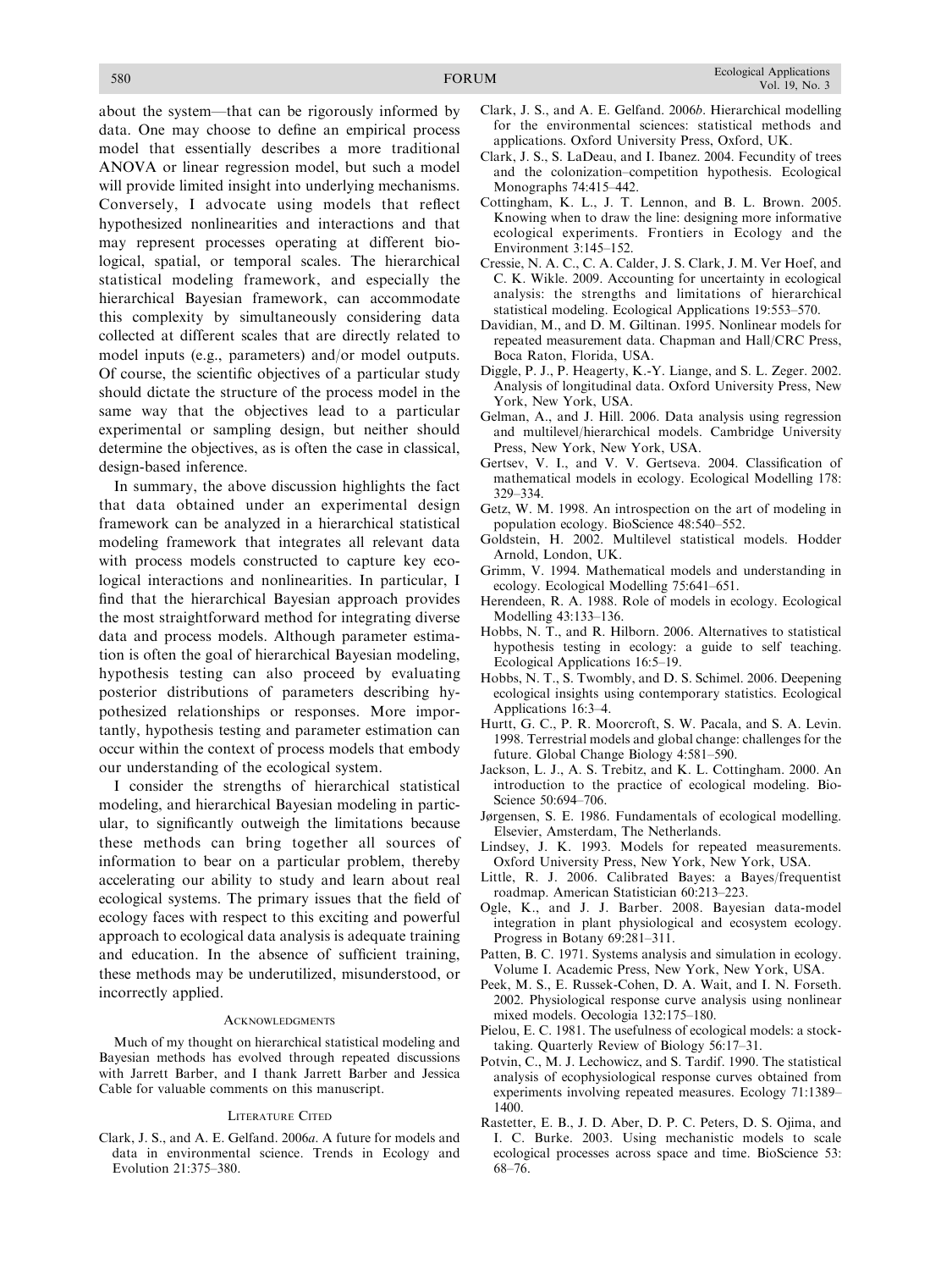- Schneider, M. K., R. Law, and J. B. Illian. 2006. Quantification of neighbourhood-dependent plant growth by Bayesian hierarchical modelling. Journal of Ecology 94:310-321.
- Searle, S. R., G. Casella, and C. E. McCulloch. 1992. Variance components. Wiley, New York, New York, USA.
- Stephens, P. A., S. W. Buskirk, and C. Martínez del Rio. 2007. Inference in ecology and evolution. Trends in Ecology and Evolution 22:192–197.
- Ulanowicz, R. E. 1988. On the importance of higher-level models in ecology. Ecological Modelling 43:45–56.
- Wikle, C. K. 2003. Hierarchical Bayesian models for predicting the spread of ecological processes. Ecology 84:1382–1394.
- Wikle, C. K., L. M. Berliner, and N. Cressie. 1998. Hierarchical Bayesian space-time models. Environmental and Ecological Statistics 5:117–154.

Ecological Applications, 19(3), 2009, pp. 581–584  $© 2009$  by the Ecological Society of America

# Bayesian methods for hierarchical models: Are ecologists making a Faustian bargain?

\_\_\_\_\_\_\_\_\_\_\_\_\_\_\_\_\_\_\_\_\_\_\_\_\_\_\_\_\_\_\_\_

SUBHASH R. LELE<sup>1,3</sup> AND BRIAN DENNIS<sup>2</sup>

<sup>1</sup>Department of Mathematical and Statistical Sciences, University of Alberta, Edmonton, Alberta T6G 2G1 Canada<br><sup>2</sup>Department of Fish and Wildlife Resources and Department of Statistics University of Ideho, Moscow, Ideho 8  $^{2}$ Department of Fish and Wildlife Resources and Department of Statistics, University of Idaho, Moscow, Idaho 83844-1136 USA

It is unquestionably true that hierarchical models represent an order of magnitude increase in the scope and complexity of models for ecological data. The past decade has seen a tremendous expansion of applications of hierarchical models in ecology. The expansion was primarily due to the advent of the Bayesian computational methods. We congratulate the authors for writing a clear summary of hierarchical models in ecology.

While we agree that hierarchical models are highly useful to ecology, we have reservations about the Bayesian principles of statistical inference commonly used in the analysis of these models. One of the major reasons why scientists use Bayesian analysis for hierarchical models is the myth that for all practical purposes, the only feasible way to fit hierarchical models is Bayesian. Cressie et al. (2009) do perfunctorily mention the frequentist approaches but are quick to launch into an extensive review of the Bayesian analyses. Frequentist inferences for hierarchical models such as those based on maximum likelihood are beginning to catch up in ease and feasibility (De Valpine 2004, Lele et al. 2007). The recent ''data cloning'' algorithm, for instance, "tricks" the Bayesian MCMC setup into providing maximum likelihood estimates and their standard errors (Lele et al. 2007). A natural question that a scientist should ask is: if one has a hierarchical model for which full frequentist (say, based on ML estimation) as well as Bayesian inferences are available, which should be used and why? This can only be answered based on the philosophical underpinnings. The convenience criterion, commonly used to justify the use of Bayesian approach, no longer applies, given the recent advances in the frequentist computational approaches. Although the Bayesian computational algorithms made statistical inference for such models possible, it is not clear to us that the Bayesian inferential philosophy necessarily leads to good science. In return for seemingly confident inferences about important quantities in the face of poor data and vast natural uncertainties, are ecologists making a Faustian bargain?

We begin by stating our reservations about the scientific philosophy advocated by the authors. The authors claim that modeling is for synthesis of information (Cressie 2009). Furthermore, they claim that subjectivity is unavoidable. We completely disagree with both these statements. In our opinion, the fundamental goal of modeling in science is to understand the mechanisms underlying the natural phenomena. Models are quantitative hypotheses about mechanisms that help us connect our prospective understandings to observable phenomena. Certainly in the sociology of the conduct of science, subjectivity often enters in the array of mechanisms hypothesized. However, good scientists are trained rigorously toward considering as many alternative explanations as imagination allows, with the ultimate filters being consistency with observation, experiment, and previous reliable knowledge. Introducing more subjectivity into the process of acquiring reliable knowledge introduces confounding factors in the empirical filtering of hypotheses, and so as scientists, we should be striving to reduce subjectivity instead of increasing it. Just because there is subjectivity in hypothesizing mechanisms, it does not give us a free

Manuscript received 18 March 2008; revised 8 July 2008; accepted 24 July 2008. Corresponding Editor: N. T. Hobbs. For reprints of this Forum, see footnote 1, p. 551.<br> $3 \text{ E-mail:} \text{ selel@ualberta.ca}$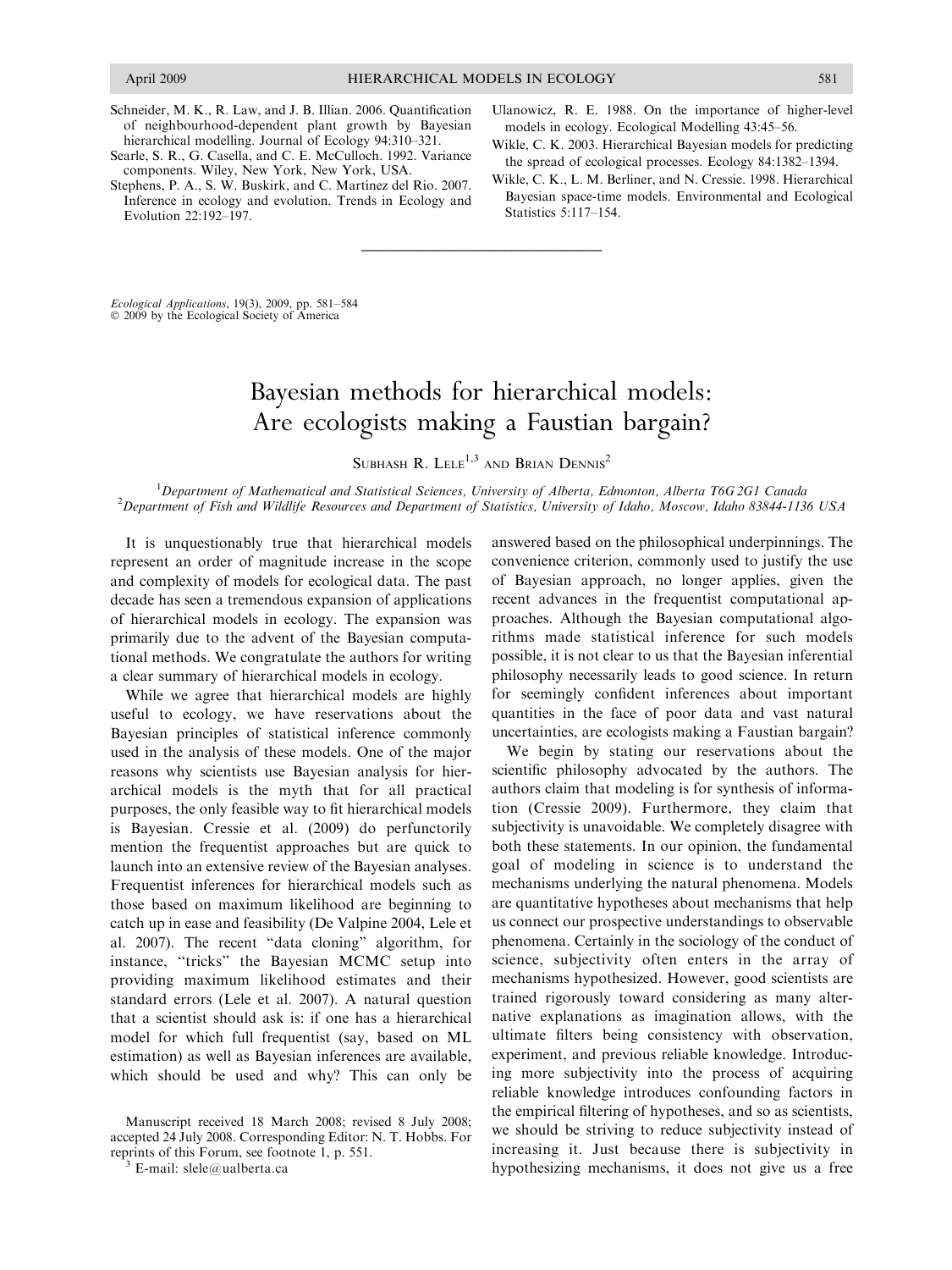pass to introduce subjectivity in testing those mechanisms against the data.

Obtaining hard, highly informative data requires substantial resources and time. Can expert opinion play a role in inference? Eliciting prior distributions from experts for use in Bayesian statistical analysis has often been suggested for incorporating expert knowledge. However, eliciting priors is more art than science. Aside from this operational difficulty, a far more serious problem is in deciding ''who is an expert.'' In the news media, ''experts'' are available to offer sound bites favoring any side of any issue. As scientists, we might insist that expert opinion should be calibrated against reality. Furthermore, the weight the expert opinion receives in the statistical analysis should be based on the amount and quality of information such an expert brings to the table. Bayesian analysis lacks such explicit quantification of the expertness.

We do believe that expert opinion can and should be brought into ecological analyses (Lele and Das 2000, Lele 2004), although not by Bayesian methods. Recently, Lele and Allen (2006) showed how expert opinion can be incorporated using a frequentist framework by eliciting data instead of a prior. The methodology suggested in Lele and Allen (2006) automatically weighs expert opinion and hard data according to their Fisher information about the parameters of the process. The expert who brings in only ''noise'' and no information automatically gets zero weight in the analysis. Provided the expert opinion is truly informative, the confidence intervals and prediction intervals after incorporation of such opinion are shown to be shorter than the ones that would be obtained without its inclusion. It is thus possible to incorporate expert opinion under the frequentist paradigm.

Hierarchical models are attractive for realistic modeling of complexity in nature. However, as a general principle, the complexity of the model should be matched by the information content of the data. As the number of hierarchies in the model increases, the ratio of information content to model complexity necessarily decreases.

Unfortunately expositions of Bayesian methods for hierarchical models have tended to emphasize practice while deemphasizing the inferential principles involved. Potential consequences of ignoring principles can be severe when such data analyses are used in policy making. In the following, we discuss some myths and misconceptions about Bayesian inference.

''Flat'' or ''objective'' priors lead to desirable frequentist properties.—Many applied statisticians and ecologists believe that flat or non-informative priors produce Bayesian credible intervals that have properties similar to the frequentist confidence intervals. This idea has been touted by the advocates of the Bayesian approach as an important point of reassurance. An irony in this claim is that Bayesian inference seems to be justified under frequentist principles. However, the claim is plain wrong. The Bayesian credible intervals obtained under flat priors can have seriously incorrect frequentist coverage properties; the actual coverage can be substantially smaller or larger than the nominal coverage (Mitchell 1967, Heinrich 2005; D. A. S. Fraser, N. Reid, E. Marras, and G. Y. Yi, unpublished manuscript). A practicing scientist should ask: Under Bayesian inferential principles, what statistical properties are considered desirable for credible intervals and how does one assure them in practice?

Non-informative priors are unique.—Many ecologists believe that the flat priors are the only kind of distributions that are ''objective'' priors. In fact, in Bayesian statistics the definition of non-informative prior has been under debate since the 1930s with no resolution. There are many different types of proper and improper distributions that are considered ''non-informative.'' We highly recommend that ecologists read Chapter 5 of Press (2003) and Chapter 6 of Barnett (1999) for a non-mathematical, easily accessible discussion on the issue of non-informative priors. For a quick summary, see Cox (2005). Furthermore, it is also known that different ''non-informative'' priors lead to different posterior distributions and hence different scientific inferences (e.g., Tyul et al. 2008). The claim that use of non-informative priors lets the data speak is flatly incorrect. A scientist should ask: Which noninformative priors should ecologists be using when analyzing data with hierarchical models?

Credible intervals are more understandable than confidence intervals.—The "objective" credible intervals (i.e., formed with flat priors) do not have valid frequentist interpretation in terms of coverage. For subjective Bayesians, the interpretation of the coverage is in terms of ''personal belief probability''. Neither of these interpretations is valid for the ''objective'' Bayesian analysis. A scientist should ask: What is the correct way to interpret "objective" credible intervals?

Bayesian prediction intervals are better than frequentist prediction intervals.—Hierarchical models enable the researcher to predict the unobserved states of the system. The naïve frequentist prediction intervals, where estimated parameter values are substituted as if they are true parameter values, are correctly criticized for having incorrect coverage probabilities. These intervals can be corrected using bootstrap techniques (e.g., Laird and Louis 1987). Such corrected intervals tend to have close to nominal coverage. It is known that ''objective'' Bayesian credible intervals for parameters do not have correct frequentist coverage. A scientist should ask: Are prediction intervals obtained under the ''objective'' Bayesian approach guaranteed to have correct frequentist properties? If not, how does one interpret the "probability" represented by these prediction intervals?

As sample size increases, the influence of prior decreases rapidly.—For models that have multiple parameters, it is usually difficult to specify noninformative priors on all the parameters. The Bayesian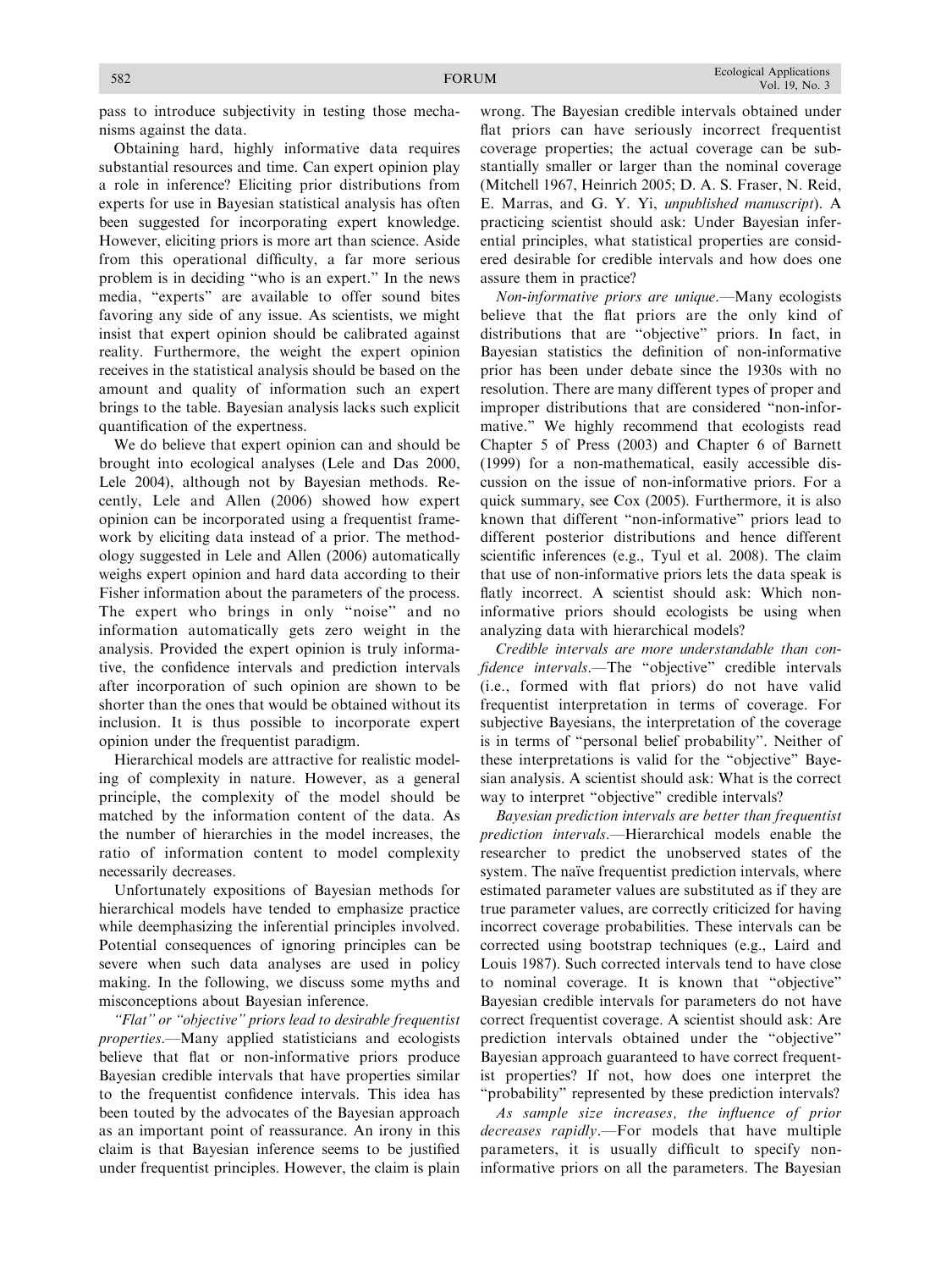scientists put non-informative priors on some of the parameters and informative priors on the rest. Dennis (2004) showed that the influence of an informative prior can decrease extremely slowly as the sample size increases when there are multiple parameters. We point out that the hierarchical models being proposed in ecology sometimes have enormous numbers of parameters. A scientist should ask: How does one evaluate the influence of prior specification on the final inference?

The problem of identifiability can be surmounted by specifying informative priors.—By definition, no experimental data generated by the hierarchical model in question can ever provide information about the nonidentifiable parameters. If this is the case, then how can anyone have an ''informed'' guess about something that can never be observed? Furthermore, as noted above such "informative" priors can be inordinately influential, even for large samples. A scientist should ask: How exactly does one choose a prior for a non-identifiable parameter, and in what sense is specifying an informative prior a desirable solution for surmounting nonidentifiability?

Influence of priors on the final inference can be judged from plots of the marginal posterior distributions.—The true influence of the priors on the final inference is manifested in how much the joint posterior distribution differs from the joint prior. In practice, however, influence of priors is judged by looking at the plots of the marginal priors and posteriors. The marginalization paradox (Dawid et al. 1973) suggests that the practice could fail in spectacular ways. A scientist should ask: How should one judge the influence of the specification of the prior distribution on the final inference?

Bayesian posterior distributions can be used for checking model adequacy.—Cressie et al. (2009) correctly emphasize the importance of checking for model adequacy in statistical inference. They suggest using goodness of fit type tests on the Bayesian predictive distribution. A scientist should ask: If such a test suggests that the model is inadequate, how does one know if the error is in the form of the likelihood function or in the specification of the prior distribution?

Reporting sensitivity of the inferences to the specification of the priors is adequate for scientific inference.— Cressie et al. (2009), as well as many other Bayesian analysts, suggest that one should conduct sensitivity of the inferences to the specification of the priors. In our opinion, it is not enough to simply report that the inferences are sensitive. Inferences are guaranteed to be sensitive to some priors and guaranteed to be nonsensitive to some other priors. What is needed is a suggestion as to what should be done if the inferences are sensitive. A scientist should ask: If the inferences prove sensitive to the particular choice of a prior, what recourse does the researcher have?

Scientific method is better served by Bayesian approaches.—One of the most desirable properties of a scientific study is that it be reproducible (Chang 2008). The frequentist error rates, either the coverage probabilities or probabilities of weak and misleading evidence (Royall 2000), inform the scientists about the reproducibility of their results. A scientist should ask: How does one quantify reproducibility when using ''objective'' Bayesian approach?

In summary, we applaud the authors for furthering the discussion of use of hierarchical models in ecology. While hierarchical models are useful, we cannot avoid questioning the quality of inference that results from hierarchy proliferation. Royall (2000) quantifies the concept of weak inference in terms of probability of weak evidence where, based on the observed data, one cannot distinguish between different mechanisms with enough confidence. We surmise that the probability of weak evidence becomes unacceptably large as the number of unobserved states increases. We feel that scientists should be wary of introducing too many hierarchies in the modeling framework. Furthermore, we also have difficulties with the Bayesian approach commonly used in the analysis of hierarchical models. We suggest that the Bayesian approach is neither needed nor is desirable to conduct proper statistical analysis of hierarchical models. The alternative approaches based on the frequentist philosophy of science should be considered in analyzing the hierarchical models.

- Barnett, V. 1999. Comparative statistical inference. John Wiley, New York, New York, USA.
- Chang, K. 2008. Nobel winner retracts research paper. New York Times, 10 March 2008.
- Cox, D. R. 2005. Frequentist and Bayesian statistics: a critique. In L. Louis and M. K. Unel, editors. Proceedings of the Statistical Problems in Particle Physics, Astrophysics and Cosmology. Imperial College Press, UK. (http://www. physics.ox.ac.uk/phystat05/proceedings/default.htmi
- Cressie, N. A. C., C. A. Calder, J. S. Clark, J. M. Ver Hoef, and C. K. Wikle. 2009. Accounting for uncertainty in ecological analysis: the strengths and limitations of hierarchical statistical modeling. Ecological Applications 19:553–570.
- Dawid, A. P., M. Stone, and J. V. Zidek. 1973. Marginalization paradoxes in Bayesian and structural inference. Journal of the Royal Statistical Society B 35:189–233.
- Dennis, B. 2004. Statistics and the scientific method in ecology. Pages 327–378 in M. L. Taper and S. R. Lele, editors. The nature of scientific evidence: statistical, empirical and philosophical considerations. University of Chicago Press, Chicago, Illinois, USA.
- De Valpine, P. 2004. Monte Carlo state-space likelihoods by weighted kernel density estimation. Journal of the American Statistical Association 99:523–536.
- Heinrich, J. 2005. The Bayesian approach to setting limits: what to avoid. In L. Louis and M. K. Unel, editors. Proceedings of the Statistical Problems in Particle Physics, Astrophysics and Cosmology. Imperial College Press, UK. (http://www. physics.ox.ac.uk/phystat05/proceedings/default.htmi
- Laird, N. M., and T. A. Louis. 1987. Empirical Bayes confidence intervals based on bootstrap samples. Journal of the American Statistical Association 82:739–750.
- Lele, S. R. 2004. Elicit data, not prior: on using expert opinion in ecological studies. Pages 410–436 in M. L. Taper and S. R. Lele, editors. The nature of scientific evidence: statistical, empirical and philosophical considerations. University of Chicago Press, Chicago, Illinois, USA.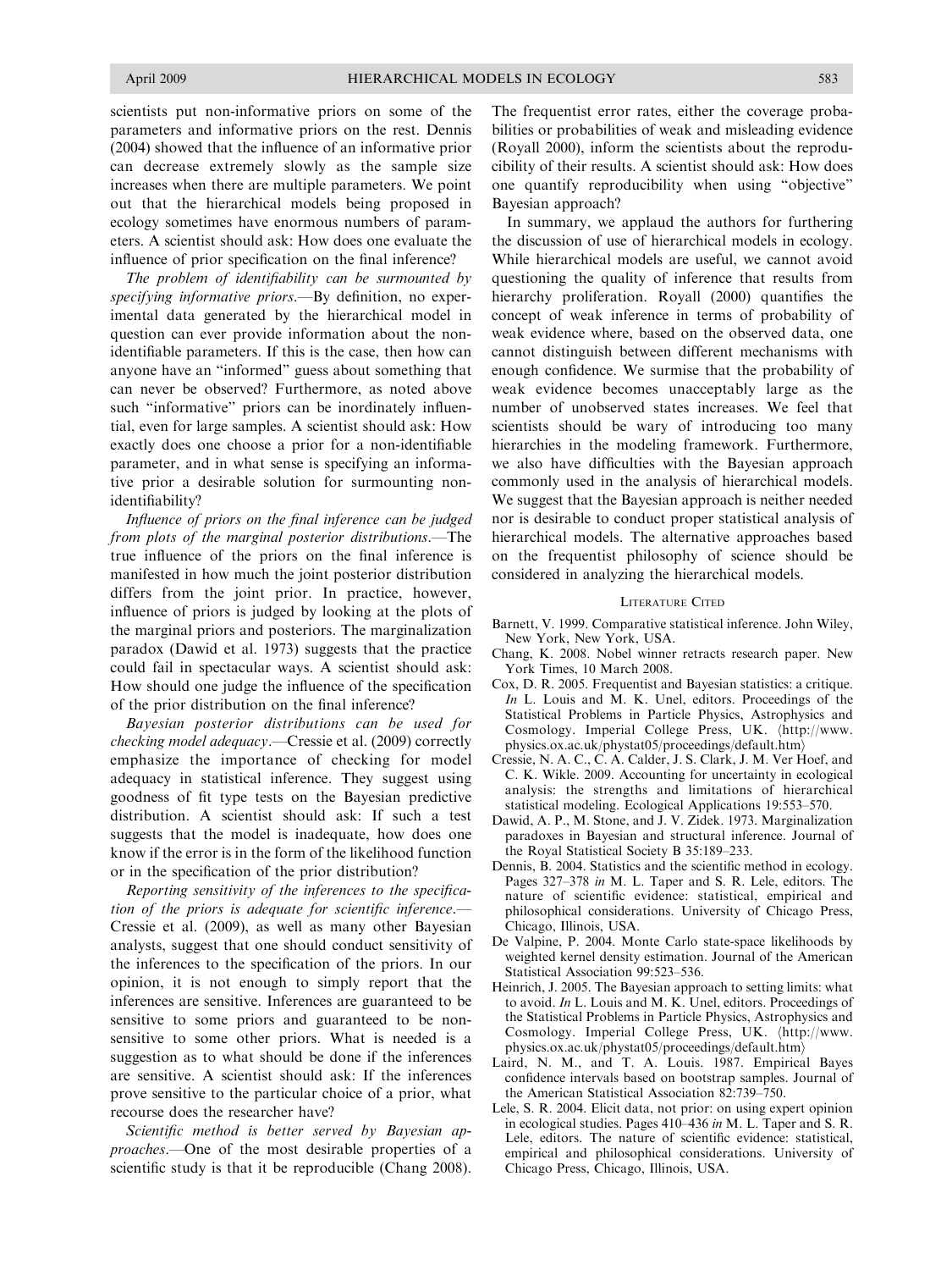- Lele, S. R., and K. L. Allen. 2006. On using expert opinion in ecological analyses: a frequentist approach. Environmetrics 17:683–704.
- Lele, S. R., and A. Das. 2000. Elicited data and incorporation of expert opinion for statistical inference in spatial studies. Mathematical Geology 32:465–487.
- Lele, S. R., B. Dennis, and F. Lutscher. 2007. Data cloning: easy maximum likelihood estimation for complex ecological models using Bayesian Markov chain Monte Carlo methods. Ecology Letters 10:551–563.
- Mitchell, A. F. S. 1967. Discussion of paper by I. J. Good. Journal of the Royal Statistical Society, Series B 29:423–424.
- Press, S. J. 2003. Subjective and objective Bayesian statistics. Second edition. John Wiley, New York, New York, USA.
- Royall, R. 2000. On the probability of observing misleading statistical evidence. Journal of the American Statistical Association 95:760–768.
- Tyul, F., R. Gerlach, and K. Mengersen. 2008 A comparison of Bayes–Laplace, Jeffreys, and other priors: the case of zero events. American Statistician 62:40–44.

Ecological Applications, 19(3), 2009, pp. 584–588  $\odot$  2009 by the Ecological Society of America

# Shared challenges and common ground for Bayesian and classical analysis of hierarchical statistical models

\_\_\_\_\_\_\_\_\_\_\_\_\_\_\_\_\_\_\_\_\_\_\_\_\_\_\_\_\_\_\_\_

## PERRY DE VALPINE<sup>1</sup>

Department of Environmental Science, Policy and Management, 137 Mulford Hall #3114, University of California Berkeley, Berkeley, California 94720 USA

Let me begin by welcoming the paper by Cressie et al. (2009) as an insightful overview of hierarchical statistical modeling that will be valuable from both Bayesian and classical perspectives. Statistical conclusions hinge on the appropriateness of the mathematical models used to represent hypotheses, and Cressie et al. explain many merits of hierarchical models. My comments will highlight the shared challenges and common ground of Bayesian and classical analysis of hierarchical models; give a likelihood theory complement to Cressie et al.'s explanations of their merits; summarize methods for maximum likelihood and ''empirical Bayes'' estimation and incorporation of uncertainty; and explore some of the claims of Bayesian advantages and classical limitations.

Both Bayesian and classical analyses can and must address the inherent challenges of inference and prediction from noisy data, including comparing models, selecting a best model or combination of models, deciding if a model is acceptable at all, avoiding overfitting and statistical ''fishing'' or ''data dredging,'' and incorporating uncertainty. In practice, an appropriate modeling framework trumps many other issues, including choice of Bayesian or classical analysis.

The difference between Bayesian and classical philosophies is that Bayesian analysis uses the mathematics of probability distributions for model parameters, P as defined by Cressie et al., while classical analysis does

not. It is generally agreed that Bayesian analysis must define ''probability of P'' as ''degree of belief for P'' (or "subjective probability of  $P$ " or other synonymous terms), whereas classical ''probability'' refers to a frequency of outcomes over a long run (O'Hagan 1994). Bayesian analysis makes ''probability'' statements about hypotheses, given data, that are formally weighted degree-of-belief comparisons, while classical analysis makes statements about frequencies with which different hypotheses would have produced the data and, in some approaches, hypothetical unobserved data. Classical analysis encompasses much more than Neyman-Pearson and/or Fisher hypothesis testing (which have been critiqued for both their actual logical limitations when correctly interpreted and their potential for misinterpretation; see Mayo and Spanos [2006] for extensions of NP logic). For example, model comparison using Akaike's Information Criterion (AIC; Burnham and Anderson 2002) takes a classical approach to parameters. While Bayesian and classical approaches are philosophically different, one can interpret results from them in tandem (Efron 2005).

It is worth emphasizing that choosing a hierarchical model is separate from choosing a Bayesian or classical approach for parameters. In a hierarchical model, one has parameters (P, either Bayesian or classical) that define the distribution of unknown ecological states  $(E)$ that define the distribution of data  $(D)$ . I will call  $E$  the latent variables and/or random effects, which are among the many names for random variables whose values are not directly known but in theory define relationships among data values, to emphasize that hierarchical models are mixed models (McCulloch and Searle

Manuscript received 20 March 2008; revised 8 July 2008; accepted 24 July 2008. Corresponding Editor: N. T. Hobbs. For reprints of this Forum, see footnote 1, p. 551.<br><sup>1</sup> E-mail: pdevalpine@nature.berkeley.edu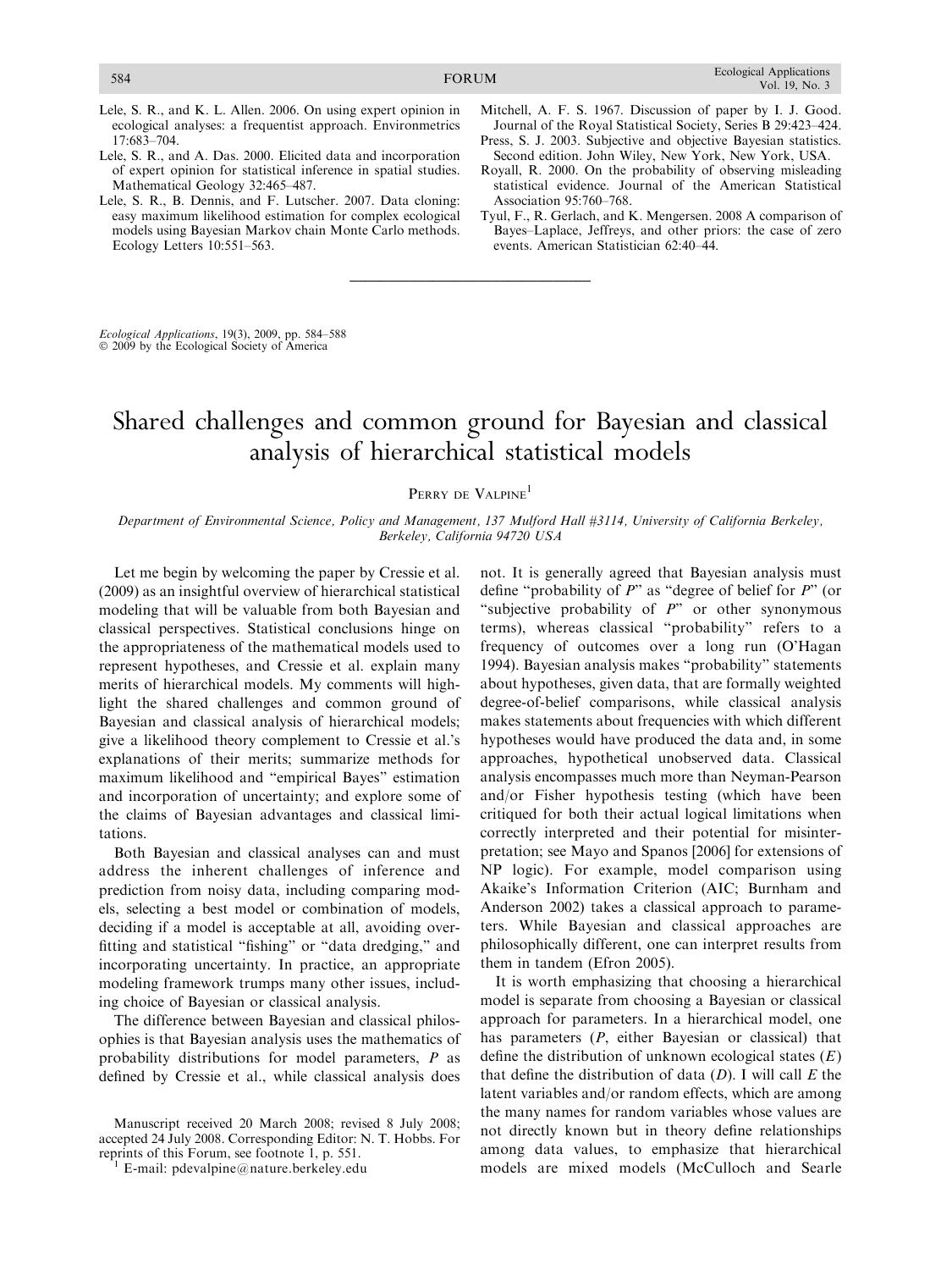2001); as Cressie et al. point out, their example uses a generalized linear mixed model. Having at least one E level make a model hierarchical. Treating the parameters, P, with degree-of-belief probability makes an analysis Bayesian. Cressie et al. illustrate a general route to a Bayesian analysis. A general route to a classical analysis would typically include maximum likelihood estimation of P under various models, with comparisons and estimates of uncertainty made by likelihood ratios (Royall 1997), likelihood ratio hypothesis tests and confidence regions, AIC, parametric or nonparametric bootstrapping, or other approaches.

Why are hierarchical models such a good idea for either Bayesian or classical analysis? Cressie et al. explain the sensibility of conditionally nested hierarchies of probability models in terms of ecological and sampling processes. A complementary view is that the likelihood of the parameters,  $P = (P_D, P_E)$ , given D, is the integral of Cressie et al.'s Eq. 1 with respect to  $E$ :

$$
L(P_D, P_E) = [D|P_D, P_E] = \int [D|E, P_D][E|P_E]dE.
$$
 (1)

This states that the probability of  $D$  given  $P$  is the sum over all possible  $E$  values of the probability of (i) those  $E$ values given  $P_E$  and (ii) D given  $P_D$  and those E values. This likelihood is the "[data | parameters]" mentioned by Cressie et al. (2009). The asymptotic (as the amount of data increases) behavior of this likelihood guarantees convergence to the best  $P$ , a Gaussian shape for  $L$ , and other properties (McCulloch and Searle 2001). By ''best''  $P$ , one can mean either the "true"  $P$  or the  $P$  that minimizes the theoretical Kullback-Leibler discrepancy (Burnham and Anderson 2002). Likelihood asymptotics give a theoretical bedrock for both Bayesian and classical analysis. Thus, a more formal appeal of hierarchical models is that they often define appropriate likelihoods for P, which drive the soundness of results from either Bayesian or classical analysis and often make the two approaches yield similar conclusions.

What do I mean by saying that a good model trumps many other considerations? Given a choice between Bayesian analysis of a set of appropriate models and classical analysis with a set of plainly inappropriate models, or vice versa, I'll usually take the one with the appropriate models and then judge the pros and cons of the analysis. Recently, such a choice has led to a common pragmatic appeal of Bayesian analysis: for many people it is currently the easiest framework for analyzing a hierarchical model. With time, I suspect that advances in software and algorithms will move us closer to being able to match any model structure to any analysis approach. Then one will be able to choose a set of hierarchical models based on the ecology and conduct either a Bayesian or classical analysis based on scientific goals.

How would one obtain maximum likelihood results for a hierarchical model such as Cressie et al.'s seal example, so one can use likelihood ratios or AIC, for example? For relatively simple models, generalized linear mixed model software can accomplish this. For more general models, one can use numerical integration of (1) via either grid-based (Efron 1996) or Monte Carlo integration approaches, reviewed by de Valpine (2004). The latter include Monte Carlo expectation maximization, Monte Carlo Newton-Raphson iterations, ''direct'' Monte Carlo integration with importance sampling, sequential Monte Carlo integration ("particle filters"), iterated Monte Carlo likelihood ratio approximations, and Monte Carlo kernel likelihood approximations (de Valpine 2004). More recent approaches include iterated particle filtering (Ionides et al. 2006) and data cloning (Lele et al. 2007). Each approach has pros and cons, just as Monte Carlo simulation of Bayesian posteriors can be done with relatively efficient or inefficient flavors of Markov chain Monte Carlo (MCMC) algorithms, with the best choice depending on the specific problem. Monte Carlo kernel likelihood (MCKL) uses the full Bayesian posterior, an appealing feature for those who want to compare Bayesian and maximum likelihood results.

Most of these algorithms use calculations that omit a part of the likelihood known as the ''normalizing constant,'' which must be estimated as a separate step. This problem is mathematically identical to estimating the marginal likelihood used in Bayes Factors after simulating an MCMC posterior sample (de Valpine 2008). In summary, maximum likelihood and normalizing constant algorithms are highly feasible for many hierarchical models, but current software makes Bayesian analysis more easily available for some models.

To a newcomer, the terminology that ''empirical Bayes" is a "non-Bayesian" analysis may seem baffling. Typically, the empirical Bayes parameters would be the maximum likelihood estimates, sometimes called the "plug-in" parameters (Cressie et al. 2009). They do not require degree-of-belief probabilities and so are not Bayesian. The confusing distinction is illustrated by contrasting Efron (1986), who discussed empirical Bayes as a frequentist method, and Little (2006), who called it Bayesian in a ''broad view'' that encompasses ''a large class of practical frequentist methods with a Bayesian interpretation.''

Another potential confusion is that some purported contrasts of Bayesian and classical results are confounded with contrasts of hierarchical and nonhierarchical models, respectively. Empirical Bayes has its roots in the estimation of  $E$  (not  $P$ ): if a hierarchical model is appropriate, then using the conditional distribution of  $E$ given D for maximum likelihood P (empirical Bayes) or a posterior for  $P$  (Bayes) can be better than using a nonhierarchical maximum likelihood approach for E for each unit of D (Morris 1983). Some contrasts use a nonhierarchical model for the classical side and a hierarchical model for the Bayesian (or empirical Bayes) side. This issue is reflected in Cressie et al.'s (2009) reference to a nonhierarchical analysis as the ''usual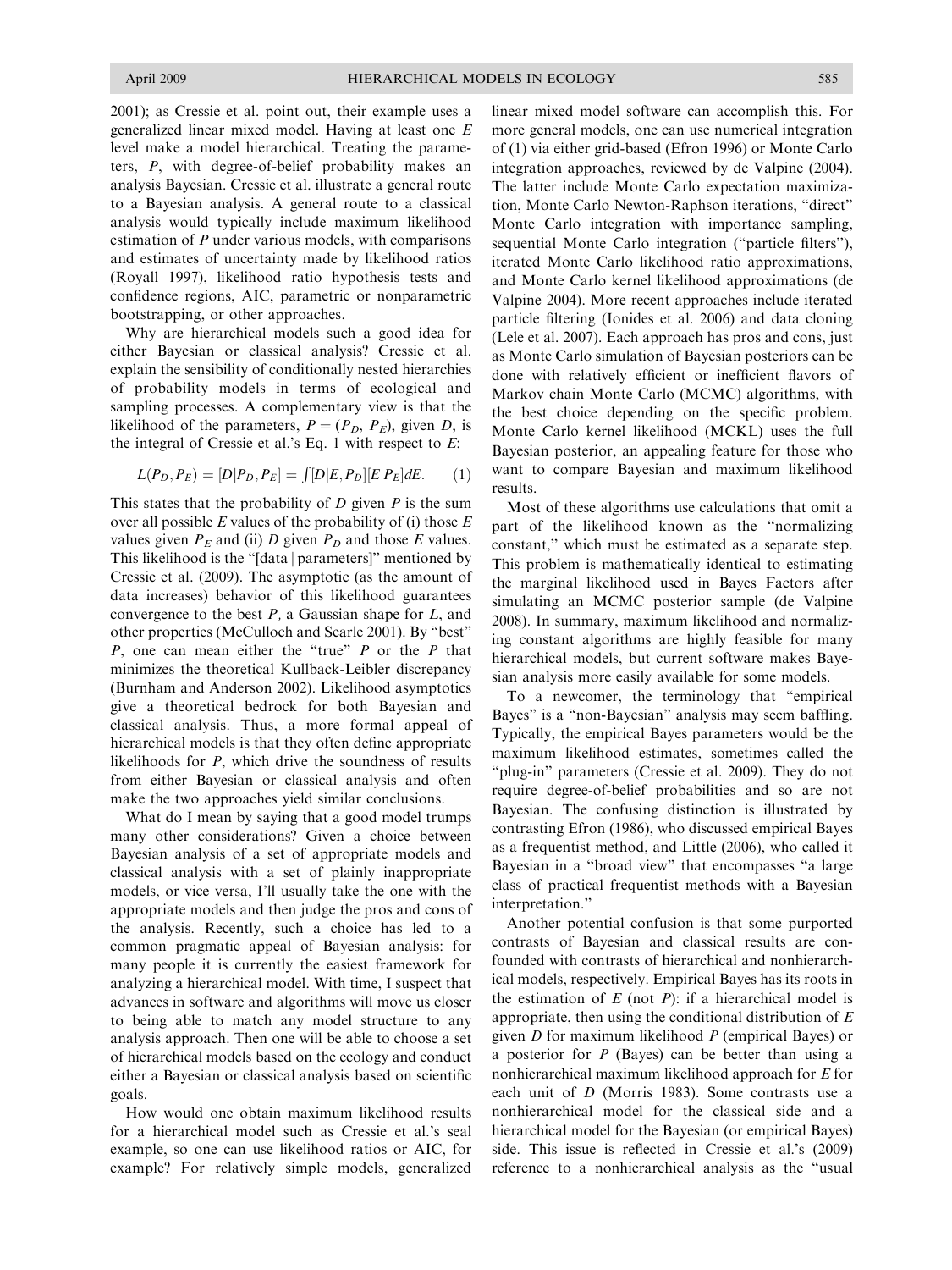likelihood analysis'' and in examples in Carlin and Louis (2000) and elsewhere.

How can we compare Bayesian and classical approaches? Some have proposed frequentist (classical) evaluation of Bayesian analysis (Morris 1983, Rubin 1984, Robins et al. 2000). That is, the performance of Bayesian analysis that treats parameters  $(P)$  with subjective probability can be evaluated based on the frequencies of outcomes over a ''true'' distribution of hypothetical data, such as coverage of a "true"  $P$  or  $E$ value by a credible region, which is naturally related to P-value concepts (not to be confused here with model parameters  $P$ ). The motivation from a Bayesian view is that ''frequency calculations are useful for making Bayesian statements scientific, ... capable of being shown wrong by empirical test'' (Rubin 1984). Cressie et al. (2009) appeal to this frequentist justification of "accurate" credible intervals, and such accuracy is driven by the likelihood. The common ground that all models should be scientifically rejectable using the same performance currencies seems valuable. In contrast, a "pure" Bayesian would eschew any model testing based on frequencies of hypothetical, unobserved data.

How do Bayesian and classical analyses of hierarchical models each ''incorporate uncertainty,'' and how justified are the statements of Cressie et al. (2009) that the Bayesian approach ''captures the variability in the parameters  $[P]$ " while plug-in estimates "do not account properly for the variability,'' and that frequentist incorporation of uncertainty is limited in complexity? Frequentist thinking has long recognized that estimated parameters by definition give an optimistic picture of model fit, and one must account for this in inference and prediction. Cressie et al. mention quadratic likelihood approximations, bootstrapping and cross-validation. One could extend this list by including profile likelihoods, AIC, bootstrapping in empirical Bayes (Efron 1996), generalized cross-validation, generalized degrees of freedom to account for over-fitting due to model selection (Ye 1998), general covariance penalties (Efron 2004), and more. Nevertheless, in many situations a Bayesian posterior sample will be the easiest picture of uncertainty in P one can quickly generate, and indeed the only feasible picture for relatively complex models. Since neither approach is inherently superior at incorporating uncertainty, and since this topic touches the core of much statistical research, the pragmatic boundaries between approaches are likely to change with time.

Although a Bayesian picture of uncertainty is valuable and practical, it is not necessarily better for all purposes than even simply ''plugging-in'' the maximum likelihood estimate for P. For example, it turns out that using posterior predictive intervals to test overall model fit can be too conservative in the sense that they are guided by the same data used to evaluate the model, so the model is not rejected as often, in a frequency sense, as intended by the analyst (Bayarri 2003, Gelfand 2003). Robins et al. (2000) compared seven classical and ''Bayesian'' P value approaches for model assessment. Maximum likelihood ("plug-in") P values were *more accurate* than posterior predictive  $P$  values. The best approaches were newer ones developed by Bayarri and Berger (2000), who also concluded that the  $P$  value from maximum likelihood estimates ''seems superior'' to the posterior predictive  $P$  value, "which would seem to contradict the common Bayesian intuition that it is better to account for parameter uncertainty by using a posterior than by'' plugging in the maximum likelihood estimate.

The related topics of model selection and model validation or criticism are more important than ever with the Pandora's box of computational model-fitting opened: we can fit a huge range of models to data—a good problem to have—but must avoid being misled by them. O'Hagan (2003) reviewed Bayesian ''model criticism'' starting from a ''growing unease that the power of HSSS [hierarchical] modeling ... was tempting us to build models that we did not know how to criticize effectively.'' To give ecologists context about using DIC for model selection (Cressie et al. 2009): Spiegelhalter et al. (2002) presented DIC ''tentatively'' on ''somewhat heuristic'' grounds that were motivated by classical theory. It is also motivated pragmatically by using only information available from MCMC output. AIC is defined for a hierarchical model in terms of the likelihood (1) and parameters, P, and BIC is an asymptotic estimate of a Bayesian marginal likelihood, but neither is available simply from MCMC output (de Valpine 2008). The discussants of Spiegelhalter et al. (2002) largely praised the DIC but raised many cautions and questions about its performance. These fields are sure to see both Bayesian and classical advances.

What should ecologists make of Cressie et al.'s claims that Bayesian methods incorporate information ''in a coherent fashion'' and give a ''conceptually holistic approach to inference''? Based on other Bayesian usages of incorporating information ''coherently'' (Carlin and Louis 2000, Efron 2005), the first claim seems to refer largely to formulating a likelihood function that includes data related by random effects or from multiple sources (studies or sampling procedures), so it is really a feature of hierarchical models more than of Bayesian analysis. I interpret at least an aspect of the second appeal to refer to the handy practical situation that once you have a posterior sample of all  $P$  and  $E$  dimensions at your fingertips, much of the rest of your analysis involves summarizing it in various ways without worrying about breaking Bayesian rules. I think this is in part a valuable, practical view, and in part overoptimistic. I have already given the examples that calculating marginal likelihoods for model comparisons requires additional computations; that many conceptually meaningful P values for model criticism can be defined; that model selection will see further development; and that the easily generated posterior predictive intervals may represent over-fits to the data. As an example of a more advanced approach, Cressie et al. (2009) mention cross-validation, a form of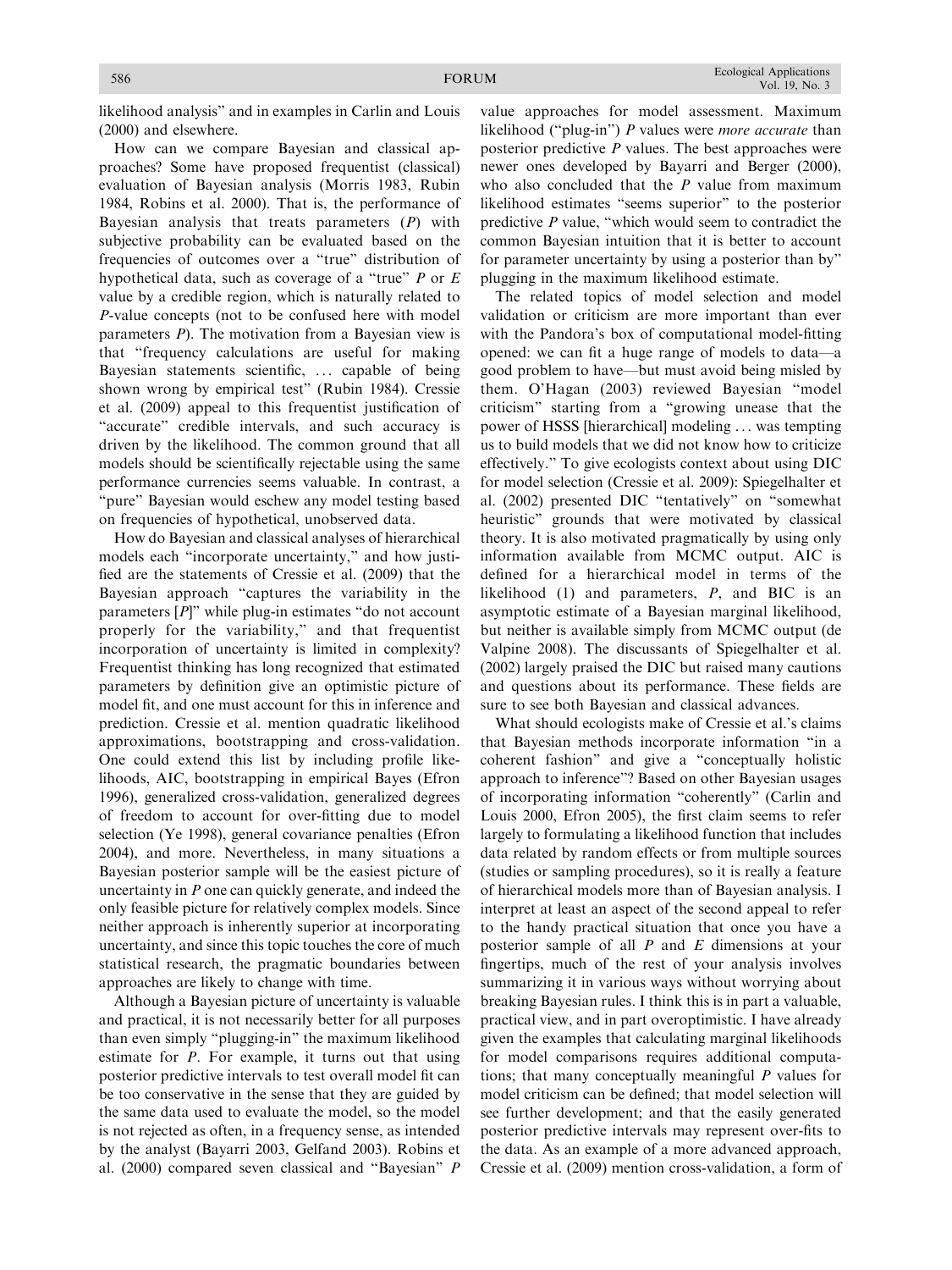which was recently used to criticize a Bayesian population model for conservation (Snover 2008).

The above variety of considerations illustrate that a thorough Bayesian analysis, beyond just a posterior, can lead to a fairly complicated set of results requiring careful judgment. This seems not very different from the situation in classical analysis that structured probability models define likelihoods, which provide a theoretical core connecting related analyses. An example of how the beguiling unity of treating both random effects and parameters as Bayesian ''parameters'' led to mistakes in justifying and using state–space fisheries models is explained by de Valpine and Hilborn (2005).

Cressie et al. (2009) give an example of the practical appeal of posterior probability summaries, such as 95% credible intervals, for an E value. Credible intervals are informative, but it is useful to note that such claims about their interpretation revolve around the contrast between degree-of-belief and frequency ''probability.''

I will touch briefly on some other aspects of hierarchical model analysis set up by Cressie et al. While the challenge of generating sound MCMC results varies greatly between problems, I do not see computational convergence as a major concern for the overall approaches. For full Bayesian analysis, a practical way to assess the computational error for posterior summaries is the Moving Block Bootstrap (Mignani and Rosa 2001). The subjectivity of Bayesian priors seems to me a more serious issue, but not for the most commonly mentioned reasons. A more subtle problem than sensitivity to prior parameters is that there is no such thing as a universally flat prior, because flatness depends on the parameterization of the model. Flat priors for  $\sigma^2$ ,  $\sigma$ , or  $1/\sigma^2$  will all give different results, as will flat priors for  $\lambda$  (population growth rate) or  $log(\lambda)$  in a population dynamics model. In many cases, the difference in results may be small, but nevertheless considering this issue should be a standard step in applications. Finally, while I appreciate the contrast between ''curve fitting'' and ''formal statistical modeling'' (Cressie et al. 2009) as a gentle warm-up to the rationale for hierarchical models, the distinction seems limited. Even in a hierarchical model, one is estimating, or ''fitting,'' parameters of ''curves'' as reflected by the "smooth curve" language of Cressie et al.'s seal example; the advantage is doing so with a better model.

In summary, hierarchical models are an excellent framework for analyzing data, and Cressie et al. should go a long way towards helping ecologists adopt them. Learning to formulate and interpret hierarchical models involves learning to think clearly about stochastic relationships among variables in complex systems. Likelihood theory represents a major common ground for most Bayesian and classical analysis methods and is the reason they often give practically similar insights. Both classical and Bayesian approaches have pros and cons for pragmatism, performance, and interpretation. My comments are not intended to tally points in a debate, but rather to emphasize that inference and prediction from noisy data are very hard problems. Bayesian parameter distributions can give useful accountings of uncertainty in many contexts. However, some claims of Bayesian advantages based partly on appeals to intuition do not hold up to theoretical analysis, even if the intuitions have real merits.

While Bayesian approaches are practical for current use, many methods exist for maximum likelihood estimation and related analyses, including incorporation of parameter uncertainty, that would work well for many ecological hierarchical models. Gradually these approaches will allow choice of analysis philosophy to be based on scientific needs rather than having it tied by pragmatism to choice of a hierarchical model structure. Bayesian analysis will still be chosen for some important problems. It will be important for more ecologists to understand relationships between analysis methods to reach shared understanding of statistical results, and therefore of the evidence for hypotheses and support for predictions from data.

### **ACKNOWLEDGMENTS**

I thank Kevin Gross and Ray Hilborn for helpful comments on a draft. The perspectives and remaining flaws are my own.

- Bayarri, M. J. 2003. Which ''base'' distribution for model criticism? Pages 445–448 in P. J. Green, N. L. Hjort, and S. Richardson, editors. Highly structured stochastic systems. Oxford University Press, Oxford, UK.
- Bayarri, M. J., and J. O. Berger. 2000. P values for composite null models. Journal of the American Statistical Association 95:1127–1142.
- Burnham, K. P., and D. R. Anderson. 2002. Model selection and multimodel inference: a practical information-theoretic approach. Springer, New York, New York, USA.
- Carlin, B. P., and T. A. Louis. 2000. Bayes and empirical Bayes methods for data analysis. Chapman and Hall/CRC, Boca Raton, Florida, USA.
- Cressie, N. A. C., C. A. Calder, J. S. Clark, J. M. Ver Hoef, and C. K. Wikle. 2009. Accounting for uncertainty in ecological analysis: the strengths and limitations of hierarchical statistical modeling. Ecological Applications 19:553–570.
- de Valpine, P. 2004. Monte Carlo state-space likelihoods by weighted posterior kernel density estimation. Journal of the American Statistical Association 99:523–536.
- de Valpine, P. 2008. Improved estimation of normalizing constants from Markov chain Monte Carlo output. Journal of Computational and Graphical Statistics 17:333–351.
- de Valpine, P., and R. Hilborn. 2005. State-space likelihoods for nonlinear fisheries time-series. Canadian Journal of Fisheries and Aquatic Sciences 62:1937–1952.
- Efron, B. 1986. Why isn't everyone a Bayesian? American Statistician 40:1–5.
- Efron, B. 1996. Empirical Bayes methods for combining likelihoods. Journal of the American Statistical Association 91:538–550.
- Efron, B. 2004. The estimation of prediction error: covariance penalties and cross-validation. Journal of the American Statistical Association 99:619–632.
- Efron, B. 2005. Bayesians, frequentists, and scientists. Journal of the American Statistical Association 100:1–5.
- Gelfand, A. E. 2003. Some comments on model criticism. Pages 449–453 in P. J. Green, N. L. Hjort, and S. Richardson, editors. Highly structured stochastic systems. Oxford University Press, Oxford, UK.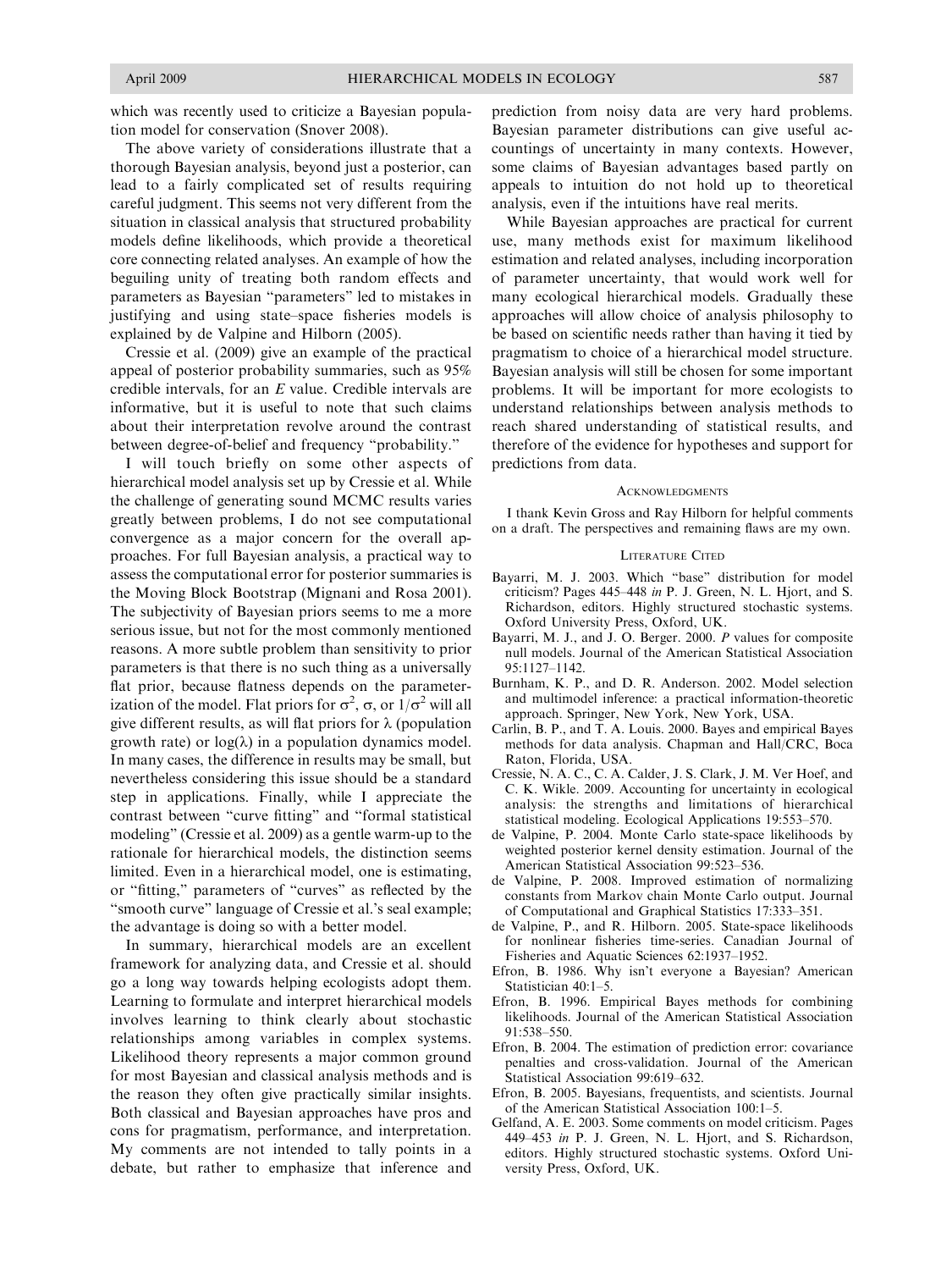- Ionides, E. L., C. Breto, and A. A. King. 2006. Inference for nonlinear dynamical systems. Proceedings of the National Academy of Sciences (USA) 103:18438–18443.
- Lele, S. R., B. Dennis, and F. Lutscher. 2007. Data cloning: easy maximum likelihood estimation for complex ecological models using Bayesian Markov chain Monte Carlo methods. Ecology Letters 10:551–563.
- Little, R. J. 2006. Calibrated Bayes: a Bayes/frequentist roadmap. American Statistician 60:213–223.
- Mayo, D. G., and A. Spanos. 2006. Severe testing as a basic concept in a Neyman-Pearson philosophy of induction. British Journal for the Philosophy of Science 57:323–357.
- McCulloch, C. E., and S. R. Searle. 2001. Generalized, linear, and mixed models. John Wiley and Sons, New York, New York, USA.
- Mignani, S., and R. Rosa. 2001. Markov chain Monte Carlo in statistical mechanics: the problem of accuracy. Technometrics 43:347–355.
- Morris, C. N. 1983. Parametric Empirical Bayes inference: theory and applications. Journal of the American Statistical Association 78:47–55.
- O'Hagan, A. 1994. Kendall's advanced theory of statistics. Volume 2B: Bayesian inference. Oxford University Press, New York, New York, USA.
- O'Hagan, A. 2003. HSSS model cricitism. Pages 423–444 in P. J. Green, N. L. Hjort, and S. Richardson, editors. Highly structured stochastic systems. Oxford University Press, New York, New York, USA.
- Robins, J. M., A. van der Vaart, and V. Ventura. 2000. Asymptotic distribution of P values in composite null models. Journal of the American Statistical Association 95: 1143–1156.
- Royall, R. M. 1997. Statistical evidence: a likelihood paradigm. Chapman and Hall, New York, New York, USA.
- Rubin, D. B. 1984. Bayesianly justifiable and relevant frequency calculations for the applied statistician. Annals of Statistics 12:1151–1172.
- Snover, M. L. 2008. Comments on ''Using Bayesian state-space modelling to assess the recovery and harvest potential of the Hawaiian green sea turtle stock.'' Ecological Modelling 212: 545–549.
- Spiegelhalter, D. J., N. G. Best, B. R. Carlin, and A. van der Linde. 2002. Bayesian measures of model complexity and fit. Journal of the Royal Statistical Society Series B—Statistical Methodology 64:583–616.
- Ye, J. M. 1998. On measuring and correcting the effects of data mining and model selection. Journal of the American Statistical Association 93:120–131.

Ecological Applications, 19(3), 2009, pp. 588–592  $\odot$  2009 by the Ecological Society of America

# Learning hierarchical models: advice for the rest of us

\_\_\_\_\_\_\_\_\_\_\_\_\_\_\_\_\_\_\_\_\_\_\_\_\_\_\_\_\_\_\_\_

## BEN BOLKER<sup>1</sup>

Zoology Department, University of Florida, Gainesville, Florida 32611-8525 USA

Cressie et al. (2009) propose that hierarchical modeling can revolutionize ecology, removing constraints that have forced ecologists to oversimplify statistical models and to ignore important distinctions between measurement error, process error, and model uncertainty. Hierarchical models are enormously flexible, allowing ecologists to think about what questions they would like to answer rather than what models their software can fit. However, for ecologists to benefit from the advantages of the hierarchical approach, they will need to give up the safety of procedure-based statistics for a more technically challenging, flexible, and subjective approach to modeling.

Cressie et al. gloss over the huge challenge that this transition poses for most ecologists. Most of my response will address the practical issues that typical ecologists (i.e., those without advanced course work or degrees in statistics) will have to confront if they want to use hierarchical models to understand their systems better.

Manuscript received 7 April 2008; revised 12 June 2008; accepted 30 June 2008. Corresponding Editor: N. T. Hobbs. For reprints of this Forum, see footnote 1, p. 551.<br> $\frac{1}{1}$  E-mail: bolker@zoo.ufl.edu

## BUGS AS A MODELING LANGUAGE

Cressie et al. (2009) briefly describe the various implementations of the BUGS language (WinBUGS, OpenBUGS, JAGS, and so forth) that are available for fitting hierarchical models. Customized code written in lower-level languages is more flexible, and usually much faster, than these tools, but Cressie note that it is "considerably more tedious to implement" (i.e., probably impossible for most ecologists). Ecologists who want to use hierarchical models will usually need to start either by finding existing software designed for a specific class of problems (e.g., Okuyama and Bolker 2005) or by learning to use some dialect of BUGS (Woodworth 2004, McCarthy 2007). While some researchers feel that BUGS is too dangerous for inexperienced users who have "limited understanding of the underlying assumptions'' (Clark 2007:456), it is a very good way to get started using Markov chain Monte Carlo (MCMC) methods for simple models. In particular, while Mc-Carthy (2007) touches only lightly on hierarchical models, he provides a gentle introduction to Bayesian statistics and MCMC, after which one can tackle Clark (2007) or Clark et al. (2006). Gelman and Hill (2006) also present an enormous amount of useful knowledge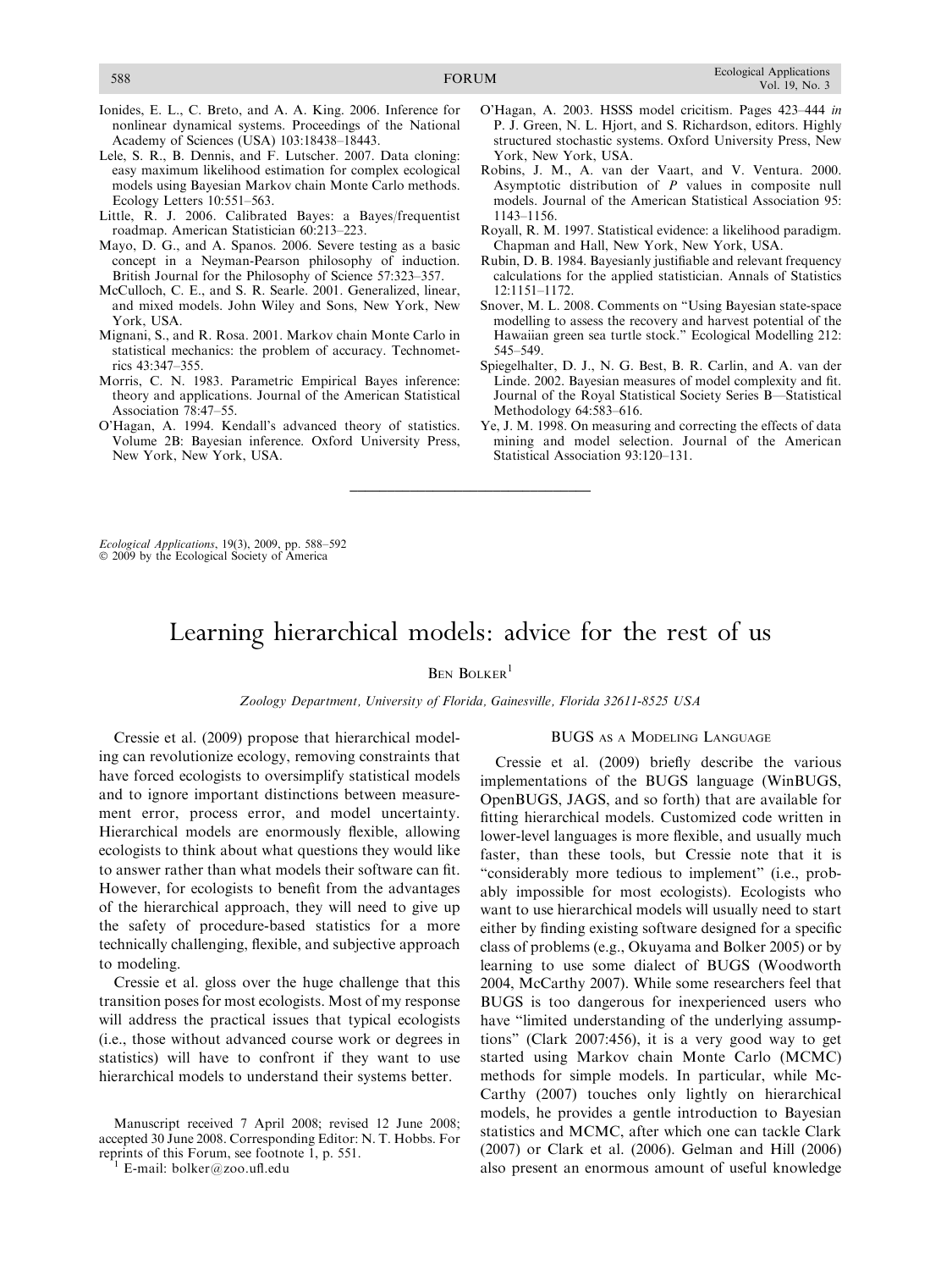about hierarchical models, although they focus on problems in social science. Automatic samplers like WinBUGS may be very slow for larger models; after getting the hang of basic models, ecologists should probably follow Clark's advice and graduate to coding their own samplers for more complex problems.

An enormous advantage of the BUGS language is that it separates a statistical model's definition from its implementation. Such ecological realities as nonnormal distributions, nonlinear responses to predictor variables, and multiple levels of error can easily be incorporated in such models, using a straightforward descriptive language. For example, a statistician would describe Ver Hoef and Frost's (2003) example, Poisson-distributed variation in seal counts with random lognormal variation across years, as

$$
\theta_t \sim \text{Normal}(\mu, \sigma_t^2),
$$
  
\n
$$
Y_{it} \sim \text{Poisson}[\exp(\theta_t)].
$$
\n(1)

The first line says that  $\theta_t$ , the (natural) logarithm of the mean abundance in year t, is drawn from  $(\sim)$  a normal distribution with mean  $\mu$  and variance  $\sigma^2$ ; the second line says that the observed abundance in site  $i$  in year  $t$  $(Y_{it})$  is drawn from a Poisson distribution with mean  $e^{\theta_t}$ . This notation gives us a compact and precise way to describe statistical models, one that is more broadly useful than the decomposition into normally distributed variance components (e.g.,  $Y_{ii} = \mu + \varepsilon_i + \varepsilon_j$ ) that ecologists know from ANOVA designs. The BUGS language closely parallels this notation: the statements

\n
$$
\text{theta}[t]^\neg \text{dorm(mu, tau[t])}
$$
\n  
\n $\text{exptheta}[t] <- \exp(\text{theta}[t])$ \n  
\n $\text{Y} [i, t]^\neg \text{dois}(\text{exptheta}[t])$ \n

show the core of the BUGS code for the Ver Hoef and Frost model. The only differences besides basic typography ( $\tilde{ }$  instead of  $\sim$ ,  $\lt$  for assigning a value to a variable) are that (1) BUGS describes the normal distribution in terms of its inverse variance or precision,  $\tau = 1/\sigma^2$ , rather than the more familiar description in terms of the variance, and (2) in some dialects of BUGS, the value  $e^{\theta_t}$  has to be computed in a separate statement.

These notations also solve another challenge raised by hierarchical models. With increasing complexity of statistical models comes decreased replicability. In the old days of simple  $t$  tests, ANOVAs, and linear regressions, it was usually easy to understand exactly how authors had analyzed their data. Now, even though raw data are much more likely to be available in electronic form, replicating analyses can be much more difficult. Precise statistical notation, and the lingua franca of the BUGS language, offer a partial solution. The same model run in any dialect of BUGS should give qualitatively similar results. Although the stochastic component of MCMC makes it impossible to replicate results exactly across dialects, within a dialect one can (and should) specify the starting seed for the random number generator to ensure perfect replicability. Reviewers and editors should continue to hold authors to a high standard of statistical replicability, even (especially) when they present complex hierarchical models.

The recent development of new BUGS dialects like JAGS has opened up the language, allowing crossvalidation of the software and driving innovation (much as the development of the open source R language has enhanced the older S-PLUS dialect of the S language). Computational statisticians are also beginning to develop intermediate-level tools (such as the MCMCpack (Martin et al. 2008) and Umacs (Kerman 2007) packages in R, or the HBC tool kit (*available online*),<sup>2</sup> that will help bridge the gap between the black box of BUGS and the difficulty of coding models from scratch. With these new software tools and the increasing availability of high-performance computer clusters that can run models over days or weeks if necessary, the computational challenges of hierarchical models should diminish greatly over the next few years.

### **CHALLENGES**

Hierarchical models pose a set of challenges distinct from both the research challenges described by Cressie et al. and the computational difficulties I have just described. Hierarchical models and other more general frameworks such as maximum likelihood estimation force researchers to worry about technical statistical details such as whether they can really estimate the parameters of a given model reliably, and how to make inferences from the results. Hierarchical models are much more finicky than classical procedures: ecologists who want to use them will have consider technical details such as choosing starting values, tuning optimization procedures, and figuring out whether a Markov chain sampler has converged.

Some of Cressie et al.'s challenges, such as determining the adequacy of MCMC sampling or assessing convergence, are technical details that can be overcome by increased computer power or better rules of thumb. The much-criticized subjectivity of Bayesian statistics is also, in my opinion, a relatively minor problem. Ecologists are extreme pragmatists, and will tolerate philosophical inconveniences, such as Bayesian subjectivity, or the inferential contortions raised by the use of null hypothesis testing. Reaching reasonably objective conclusions with Bayesian methods is not trivial, but it is no harder than many other technical challenges that ecologists have mastered (Edwards 1996, Berger 2006).

The greatest challenge of hierarchical models is pedagogical: how can ecologists learn to use the power of hierarchical models, and especially of WinBUGS and related tools, without getting themselves in trouble? The WinBUGS manual famously starts by warning the user to ''Beware: MCMC sampling can be dangerous!'' Even

<sup>2</sup>  $\langle$ http://www.cs.utah.edu/~hal/HBC/ $\rangle$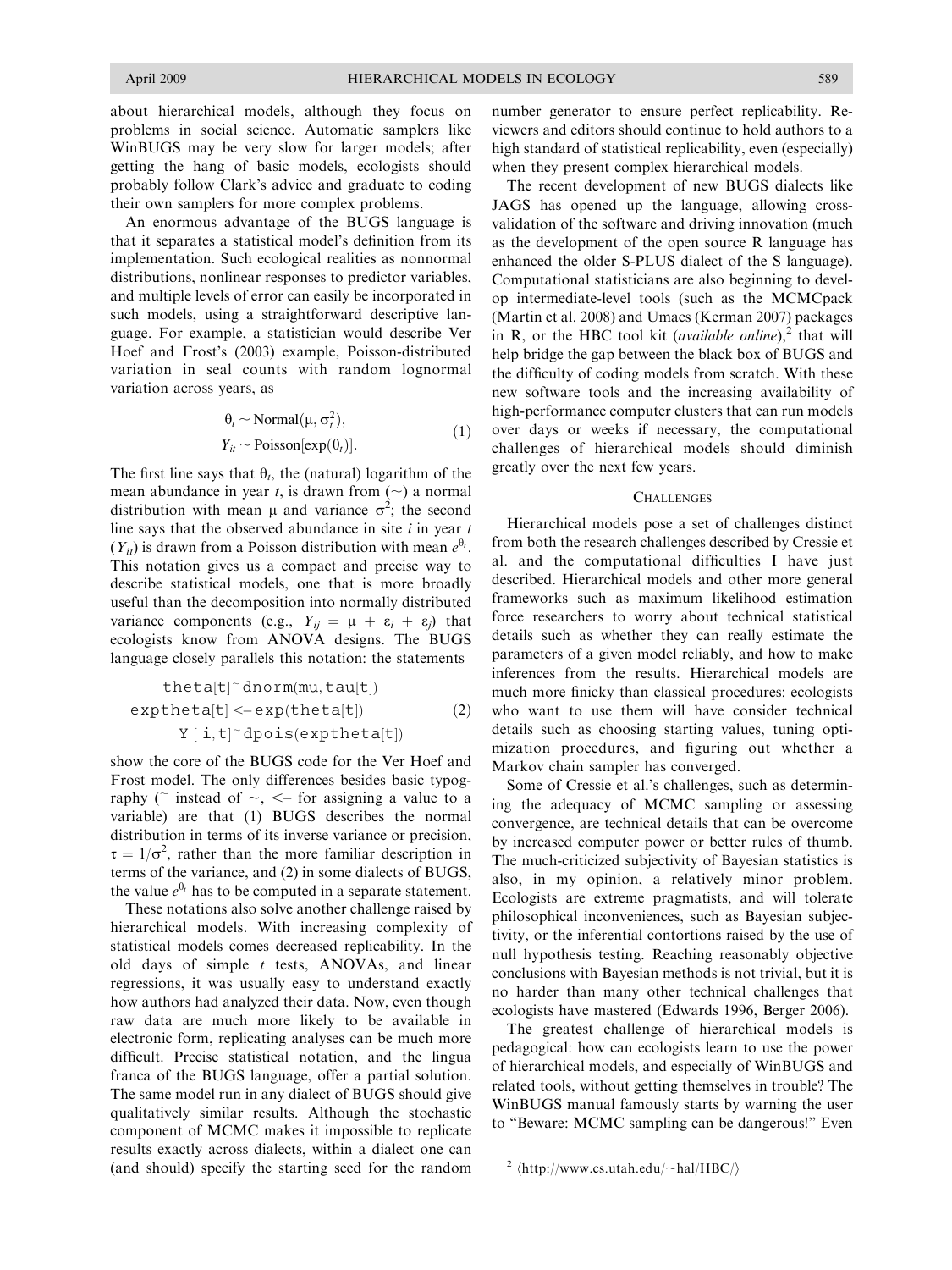worse, the previous line of the manual states, ''If there is a problem, WinBUGS might just crash, which is not very good, but it might well carry on and produce answers that are wrong, which is even worse.'' Clark (2007) says that ''turning nonstatisticians loose on BUGs is like giving guns to children.'' These warnings are like Homeland Security threat advisories: they warn of danger, but provide little guidance.

So how can ecologists avoid trouble? Some recommendations:

1) Use common sense. Remember that there are no free lunches: small, noisy data sets (such as many graduate students collect) can only answer simple, wellposed questions. The social and environmental scientists who have driven the development of hierarchical models typically have noisy but large data sets, where one has thousands of data points from which to estimate parameters. (One may be able to use noisy data where there are a small number of samples in any particular sampling unit, but in this case the design must include a large number of sampling units.)

2) Consider identifiability. Cressie et al. point out that incorporating redundant (unidentifiable) parameters in a hierarchical model can cause big problems: "generally speaking, if identifiability problems go undiagnosed, inferences on these model parameters and possibly others can be misleading.'' For example, they warn that Ver Hoef and Frost's harbor seal data do not provide enough information to estimate both within population variation (as measured by the negative binomial dispersion parameter) and among-population variation. Unfortunately, it is hard to give a general prescription for avoiding weakly unidentifiable parameters, except to stress common sense again. If it is hard to imagine how one could in principle distinguish between two sources of variation—if different combinations of (say) betweenyear variation and overdispersion would not lead to markedly different patterns—then they may well be unidentifiable.

3) Increase model complexity, and select models, cautiously. Hierarchical models tempt users to include lots of detail. Bayesian MCMC approaches will often give an answer on problems where frequentist models would crash, but the answers may be nonsensical because of convergence problems. Starting chains in different locations and examining graphical and quantitative summaries of chain movement are supposed to identify these problems, but experienced MCMC users know that one can still be fooled by a sampler that gets stuck for many steps. Bayesian statisticians tend to be less concerned with simplifying models than frequentists, in large part because they recognize that small effects are never really zero, and perhaps because they have traditionally worked in data-rich areas such as the social sciences. However, they still recognize the importance of parsimony: too-complex models will predict future observations poorly, because the model

has been forced to fit the noise in the system as well as the underlying regularities.

Model selection tools are similarly tempting. Thoughtless, automated model selection rules always lead to trouble: newer approaches such as AIC are a big improvement over older stepwise techniques (Whittingham et al. 2006), but are still subject to abuse (Guthery et al. 2005). Bayesians have developed some tools, such as DIC (Spiegelhalter et al. 2002) or posterior predictive loss (Gelfand and Ghosh 1998), to estimate appropriate model complexity, but because of problems with convergence and identifiability, it is much better to use self-discipline to limit model complexity to a level that one can expect to fit from data. (I predict that ecologists will rapidly begin to misuse deviance information criterion (DIC), since it is computed automatically by WinBUGS and is the easiest method of Bayesian hierarchical model selection.)

4) Calibrate expectations. Without using model selection tools, how can one know how much model complexity one can expect to fit from a given data set? Some classic rules of thumb, such as needing on the order of 10 points per experimental unit (Gotelli and Ellison 2004), or 10–20 points per estimated parameter (Harrell 2001, Jackson 2003), or needing at least five to six units to estimate variances, can be helpful. Reading peer-reviewed papers, and paying careful attention to the size of the data sets, their noisiness, and the complexity of the models, is also useful. If all the examples you can find that use the kinds of models you want to fit are working with much larger data sets that yours, watch out! McCarthy (2007) gives a variety of examples using MCMC and Bayesian methods for ecological inference on small, noisy data sets, but his models are very simple and many of them use strongly informative priors to fill in holes in the data.

5) Use simulated data to test models and develop intuition. Perhaps the best way to determine whether a model is appropriately complex for the data is to simulate the model with known parameter values and reasonable (even optimistic) sample sizes, and then to try to fit the model to the simulated ''data.'' Simulated data are a best-case scenario: we know in this case that the data match the model exactly; we know whether our fitted parameters are close to the true values; and we can simulate arbitrarily large data sets, or arbitrarily many smaller data sets, to assess the variability of the estimates (or the statistical power for rejecting a null hypothesis, or the validity of our confidence intervals) and determine whether the model could work given a large enough data set. Software bugs are common in complex hierarchical models; data simulation is a way to avoid the intense frustration caused by attempting to debug a model and estimate parameters at the same time. Simulating data is also a great way to gain general understanding and intuition about a model. Simulating data may seem daunting, but in fact a well-defined statistical model is very easy to simulate. Defining the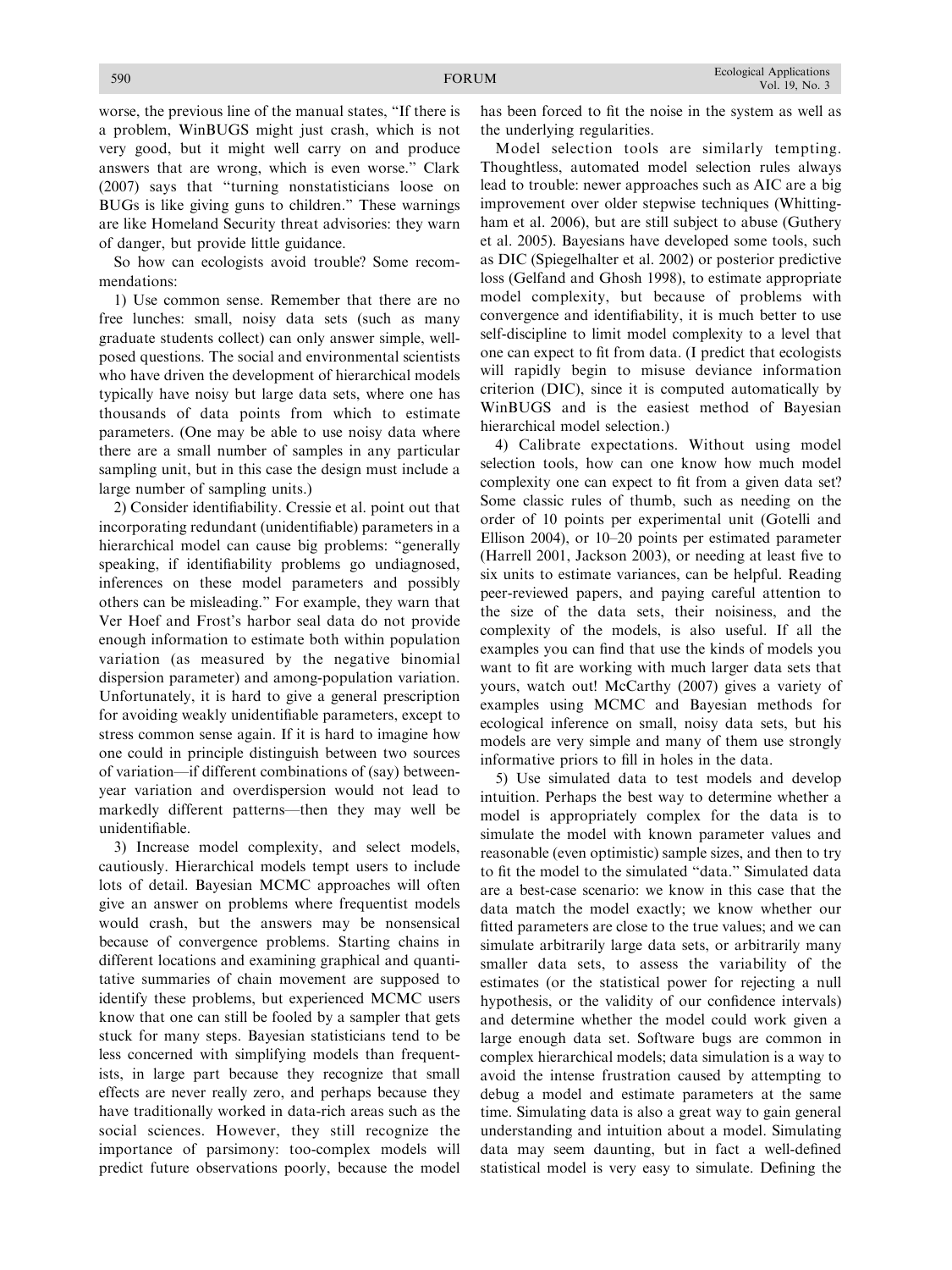statistical model specifies how to simulate it. For example, to simulate a single value from the Ver Hoef and Frost seal model, one could run the BUGS model above with specified parameter values, or in the R language, one could use the commands

$$
theta[t] <- \text{norm}(n=1, \text{mean} = \text{mu}, \text{sd} = \text{sigma})
$$
\n
$$
Y[i, t] <- \text{pois}(n=1, \text{exp}(\text{theta}[t])).\n \tag{3})
$$

These commands are similar to the original statistical description (Eq. 1) and the BUGS model (Eq. 2). (The parameterization of the normal distribution has changed yet again, with variability expressed in terms of the standard deviation rather than the variance or the inverse variance, and we use the R commands rnorm and rpois to generate normal and Poisson random deviates rather than dnorm and dpois as in BUGS.)

## BENDING RULES

Expert statisticians often bend statistical rules. For example, Cressie et al. spend a whole section describing the need to think carefully about experimental design, but they then admit that Ver Hoef and Frost's seal study was not randomized due to logistical constraints. How does one decide that this nonrandom sampling design is acceptable? (Since Ver Hoef and Frost's goal is assess trends only within this one metapopulation, they are at least not making the mistake of extrapolating to a larger population, but how do we know that this ''convenience sample" is not biased?) They say that one should try fitting the model with a series of different prior distributions to compare inferences: if the prior represents previous knowledge, how can one play with the prior in this way? How did Ver Hoef and Frost decide which factors to incorporate in their model and which (such as spatial or temporal autocorrelation) to leave out? Other such examples abound. For example, Hilborn and Mangel (1997) use AIC to conclude that a simple model provides the best fit to a set of fisheries data, but they proceed with a more complex model because they feel that the simple model underestimates the variability in the system.

While researchers have developed non-Bayesian approaches to hierarchical models (de Valpine 2003, Ionides et al. 2006, Lele et al. 2007), these tools are typically either experimental or much harder to implement than Bayesian hierarchical models, and so the vast majority of hierarchical models are Bayesian. Despite Dennis's (1996) claims, Bayesians are not as a whole sloppy relativists; however, they do in general see the world more in shades of gray than frequentists. Rather than rejecting or failing to reject null hypotheses, they compute posterior probabilities. Rather than use formal tests to assess the validity of model assumptions and goodness of fit, they look at graphical summaries (Gelman and Hill [2006]; even frequentist statisticians would prefer a good graphical summary to a thoughtless

test of a null hypothesis). Other, non-philosophical reasons that Bayesians, and hierarchical modelers in general, tend to be more flexible, are first that they have often come from areas like environmental and social sciences where huge (albeit noisy) data sets are available, and hence they have had to worry a bit less about P values (everything is significant with a large enough data set) and strict model selection criteria; and second, they have traditionally been more statistically sophisticated than average users of statistics (and hence less likely to cling to black-and-white rules).

My point here is not to say that any of these practices is wrong, but rather to point out that despite many ecologists' desire for a completely objective way to make inferences from data, the new world of hierarchical models will require a lot of judgment calls. The pendulum swings continually between researchers who call for greater rigor (such as Hurlbert's [1984] classic condemnation of pseudoreplication) and those who point out that undue rigor, or rigidity, runs the risk of answering the wrong questions with high precision (Oksanen 2001). Since hierarchical models are so flexible, ecologists will have to make a priori decisions about which parameters and processes to exclude from their models. Giving up the illusion of the complete objectivity of procedure-based statistics and dealing with the complexities of modern statistics will be at least as hard as learning the nuts and bolts of hierarchical modeling.

### ACKNOWLEDGMENTS

Nat Seavy and James Vonesh contributed useful comments and ideas.

- Berger, J. 2006. The case for objective Bayesian analysis. Bayesian Analysis 1:385–402.
- Clark, J. S. 2007. Models for ecological data: an introduction. Princeton University Press, Princeton, New Jersey, USA.
- Clark, J. S., A. E. Gelfand, and J. Samuel. 2006. Hierarchical modelling for the environmental sciences: statistical methods. Oxford University Press, Oxford, UK.
- Cressie, N. A. C., C. A. Calder, J. S. Clark, J. M. Ver Hoef, and C. K. Wikle. 2009. Accounting for uncertainty in ecological analysis: the strengths and limitations of hierarchical statistical modeling. Ecological Applications 19:553–570.
- Dennis, B. 1996. Discussion: Should ecologists become Bayesians? Ecological Applications 226:1095–1103.
- de Valpine, P. 2003. Better inferences from populationdynamics experiments using Monte Carlo state-space likelihood methods. Ecology 84:3064–3077.
- Edwards, D. 1996. Comment: The first data analysis should be journalistic. Ecological Applications 6:1090–1094.
- Gelfand, A. E., and S. K. Ghosh. 1998. Model choice: a posterior predictive loss approach. Biometrika 85:1–11.
- Gelman, A., and J. Hill. 2006. Data analysis using regression and multilevel/hierarchical models. Cambridge University Press, Cambridge, UK.
- Gotelli, N. J., and A. M. Ellison. 2004. A primer of ecological statistics. Sinauer, Sunderland, Massachusetts, USA.
- Guthery, F. S., L. A. Brennan, M. J. Peterson, and J. J. Lusk. 2005. Invited paper: information theory in wildlife science: critique and viewpoint. Journal of Wildlife Management 2369:457–465.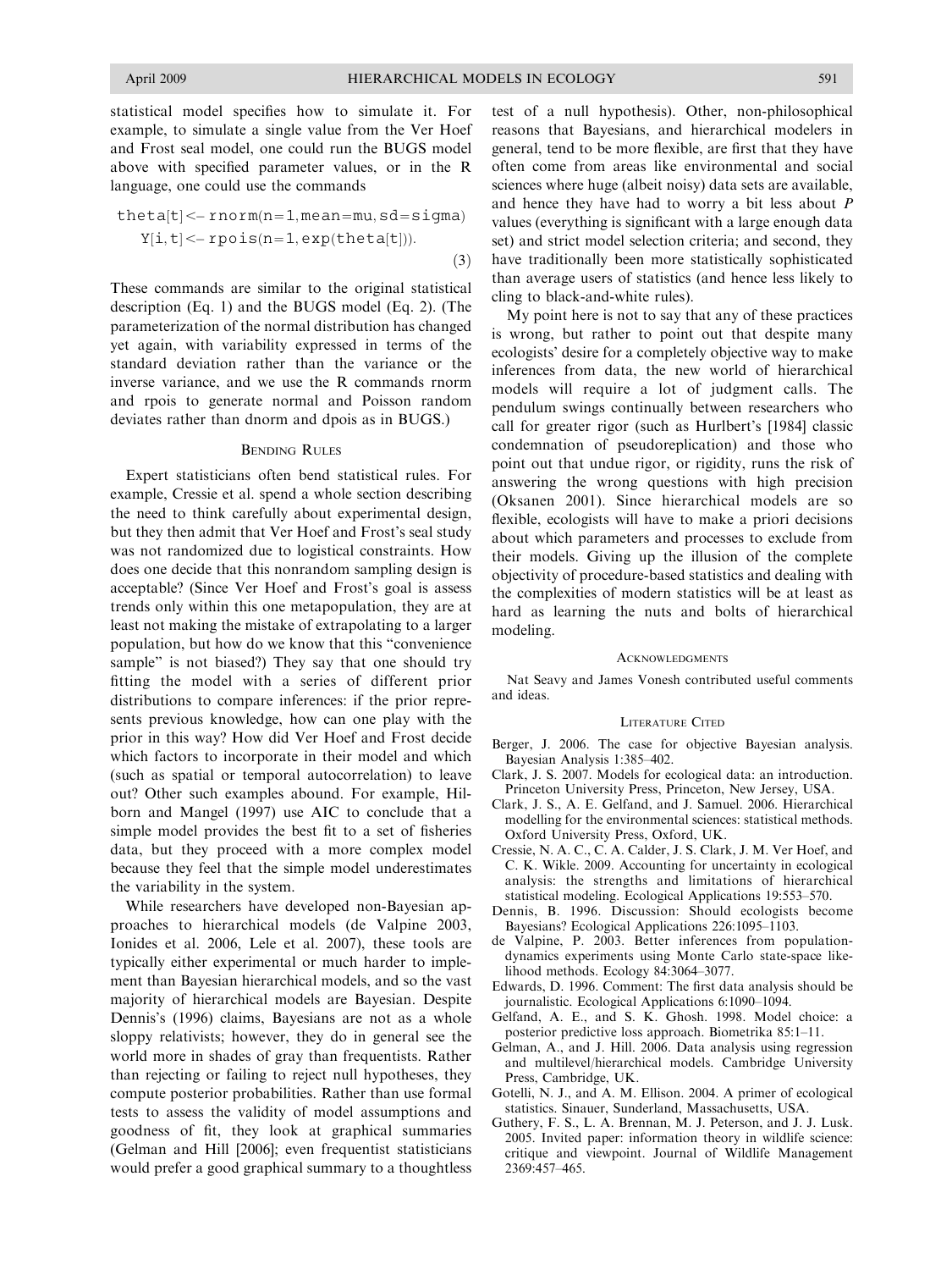- Harrell, F. E., Jr. 2001. Regression modeling strategies. Springer, New York, New York, USA.
- Hilborn, R., and M. Mangel. 1997. The ecological detective: confronting models with data. Princeton University Press, Princeton, New Jersey, USA.
- Hurlbert, S. 1984. Pseudoreplication and the design of ecological field experiments. Ecological Monographs 54: 187–211.
- Ionides, E. L., C. Bretó, and A. A. King. 2006. Inference for nonlinear dynamical systems. Proceedings of the National Academy of Sciences (USA) 103:18438–18443.
- Jackson, D. L. 2003. Revisiting sample size and number of parameter estimates: some support for the  $N : q$  hypothesis. Structural Equation Modeling 10:128–141.
- Kerman, J. 2007. Umacs: universal Markov chain sampler. R package version 0.924.  $\hbox{(http://cran.r-project.org/web/}$  $packages/Umacs/\rangle$
- Lele, S. R., B. Dennis, and F. Lutscher. 2007. Data cloning: easy maximum likelihood estimation for complex ecological models using Bayesian Markov chain Monte Carlo methods. Ecology Letters 10:551–563.
- Martin, A. D., K. M. Quinn, and J. H. Park. 2008. MCMCpack: Markov chain Monte Carlo (MCMC) package. R package version 0.9-4. (http://mcmcpack.wustl.edu)
- McCarthy, M. 2007. Bayesian methods for ecology. Cambridge University Press, Cambridge, UK.
- Oksanen, L. 2001. Logic of experiments in ecology: is pseudoreplication a pseudoissue? Oikos 94:27–38.
- Okuyama, T., and B. M. Bolker. 2005. Combining genetic and ecological data to estimate sea turtle origins. Ecological Applications 15:315–325.
- Spiegelhalter, D. J., N. Best, B. P. Carlin, and A. Van der Linde. 2002. Bayesian measures of model complexity and fit. Journal of the Royal Statistical Society B 64:583–640.
- Ver Hoef, J. M., and K. Frost. 2003. A Bayesian hierarchical model for monitoring harbor seal changes in Prince William Sound, Alaska. Environmental and Ecological Statistics 10: 201–209.
- Whittingham, M. J., P. A. Stephens, R. B. Bradbury, and R. P. Freckleton. 2006. Why do we still use stepwise modelling in ecology and behaviour? Journal of Animal Ecology 2675: 1182–1189.
- Woodworth, G. G. 2004. Biostatistics: a Bayesian introduction. Wiley, Hoboken, New Jersey, USA.

Ecological Applications, 19(3), 2009, pp. 592–596

 $\odot$  2009 by the Ecological Society of America

# Preaching to the unconverted

\_\_\_\_\_\_\_\_\_\_\_\_\_\_\_\_\_\_\_\_\_\_\_\_\_\_\_\_\_\_\_\_

# MARÍA URIARTE<sup>1</sup> AND CHARLES B. YACKULIC

Department of Ecology, Evolution and Environmental Biology, Columbia University, 10th Floor Schermerhorn Extension, 1200 Amsterdam Avenue, New York, New York 10027 USA

Rapid advances in computing in the past 20 years have lead to an explosion in the development and adoption of new statistical modeling tools (Gelman and Hill 2006, Clark 2007, Bolker 2008, Cressie et al. 2009). These innovations have occurred in parallel with a tremendous increase in the availability of ecological data. The latter has been fueled both by new tools that have facilitated data collection and management efforts (e.g., remote sensing, database management software, and so on) and by increased ease of data sharing through computers and the World Wide Web. The impending implementation of the National Ecological Observatory Network (NEON) will further boost data availability. These rapid advances in the ability of ecologists to collect data have not been matched by application of modern statistical tools. Given the critical questions ecology is facing (e.g., climate change, species extinctions, spread of invasives, irreversible losses of ecosystem services) and the benefits that can be gained

from connecting existing data to models in a sophisticated inferential framework (Clark et al. 2001, Pielke and Connant 2003), it is important to understand why this mismatch exists. Such an understanding would point to the issues that must be addressed if ecologists are to make useful inferences from these new data and tools and contribute in substantial ways to management and decision making.

Encouraging the adoption of modern statistical methods such as hierarchical Bayesian (HB) models requires that we consider three distinct questions: (1) What are the benefits of using these methods relative to existing, widely used approaches? (2) What are the barriers to their adoption? (3) What approaches would be most effective in promoting their use? The first question has to do with motivation, that is, why does one build a complex statistical model? Like Cressie et al. (2009) we argue that while the goal of a model may be estimation, prediction, forecasting, explanation, or simplification, the purpose of modeling is the synthesis of information. However, HB methods are not the only tools available for synthesis (Hobbs and Hilborn 2006). So the question needs to be refined to address the specific benefits to be derived from HB models relative

Manuscript received 19 April 2008; revised 16 May 2008; accepted 16 June 2008. Corresponding Editor: N. T. Hobbs. For reprints of this Forum, see footnote 1, p. 551.<br> $\frac{1}{1}$  E-mail: mu2126@columbia.edu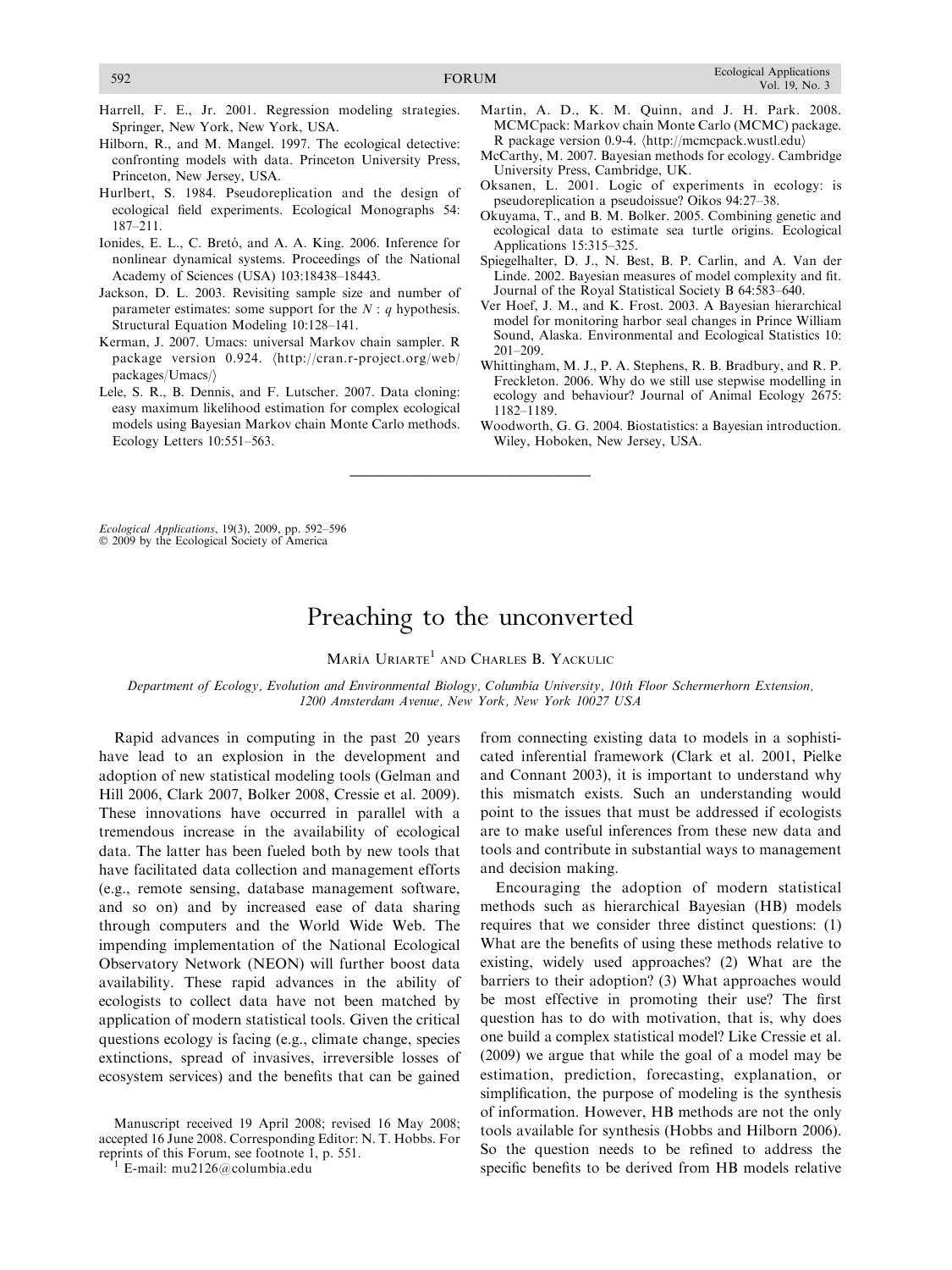to more traditional statistical approaches vis-a-vis specific user goals. The second question deals primarily with education, which we believe to be the main barrier to the widespread adoption of these methods. Lastly, answers to the third question build on the answers of questions 1 and 2 to propose a series of actions that would lead to a wider use of HB methods in ecology.

1. What are the benefits to be derived from HB models relative to other statistical tools?.—Statistical modeling in general and HB modeling in particular, are powerful means to synthesize diverse sources of information. With respect to other statistical means of synthesis, hierarchical models have the advantage of allowing us to coherently model processes at multiple levels. Consider, for example, how we might answer the question of the extent to which 10 species growth rates differ and whether differences between tree species in growth rates are correlated to some species trait, ST. One option might be to first fit separate models using growth data for each individual species together with important covariates (e.g., individual level measurements), and then use the results to fit a regression of the mean growth of each species versus their mean ST values. Another option might be to fit all the data at once and include the ST repeated for all individuals in the plot. Although each of these approaches might work adequately, consider now that you have 100 species with unequal sample sizes. With hierarchical models we could include predictors at both the species and individual levels and allow for partial pooling to improve inferences on rarer species in a way that does not ignore the initial uncertainty in the species growth estimates when estimating the effect of ST across species.

Although the above statistical model could be fit using non-Bayesian hierarchical models, HB becomes a superior choice as we try to incorporate more of our understanding of a process into a model. Returning to the example above, consider the case in which there is spatial autocorrelation between individuals sampled in the same area and we realized that growth was measured with error. Both are real concerns that we might typically ignore or deal with in some ad hoc way; however in a HB framework these sources of error could easily be included an estimated as long as we had an adequate data set.

In addition to their value for synthesis, and of far more pragmatic significance, is the value of HB as a tool for inference, particularly through the process of model checking. The majority of ecologists seek to use data to infer which processes are key in structuring populations, communities and ecosystems. Inference is at the heart of our discipline and therefore attaining the statistical literacy necessary to use HB models can be extremely rewarding, since such models allow us to incorporate the complex variance structures inherent in most biological systems. By working with simulated data derived from HB models, rather than simple point estimates (with associated confidence intervals), we can capture inferential uncertainty and propagate it into predictions in a straightforward manner (Gelman and Hill 2006). The ability to not only make predictions from models but also to quantify the uncertainty in our predictions, is imperative for providing sound scientific advice for management and policy decision makers.

For biologists interested solely in basic, rather than applied questions, prediction serves as an important tool for inference. If we approach a problem with an open mind and the understanding that models are always an approximation of reality, then comparison of the actual data to replicate observations drawn from the posterior predictive distribution (i.e., simulated observations based on our model) becomes a learning exercise rather than an effort to formalize what we already know or believe. Although Cressie et al. (2009) argue that model checking is necessary, but tedious, we see it not only as the key to inference but also as one of the strongest selling points of HB models. Prediction using traditional statistical tools is limited, allowing only for a very limited representation of the true complexity of ecological data. In this context, model checking is an opportunity to truly understand what the models are saying, learn which parts of reality are not captured adequately and suggest future steps. In particular, if simulated data sets do not match the original data sets adequately it leads directly to further model development, reexamination of our interpretation of prior studies, or alterations in experimental design for collection of additional data (Fig. 1).

That model development typically follows model checking illustrates that actual modeling of complex data sets is typically an iterative process. Multiple simpler models are fitted before attempts at the full hierarchical model that we may have had in mind all along or that may have evolved as we critically evaluate the process we are trying to model and better understand the data. Published studies typically emphasized final models but understanding the iterative process of model checking and model development is a key to demystifying modeling to an audience of beginners, who are often supplied only with unfamiliar technical descriptions of models in the methods and little discussion of model fit or misfit. Although standard statistical models caution against extensive model checking because it can lead to overfitting (data dredging), in a simulation framework checks are means of understanding the limits of the models' applicability in realistic replications rather than a reason for accepting or rejecting a model.

From a conceptual perspective, HB models offer a consistent framework that allows the user to apply a large, flexible number of models with complex variance structures (e.g., repeated-measures models, time series analysis, simultaneous consideration of observation and process error, and so on). This is important not only because we can tackle more complex problems but also because it offers a way to educate students and practitioners in a more self-consistent and coherent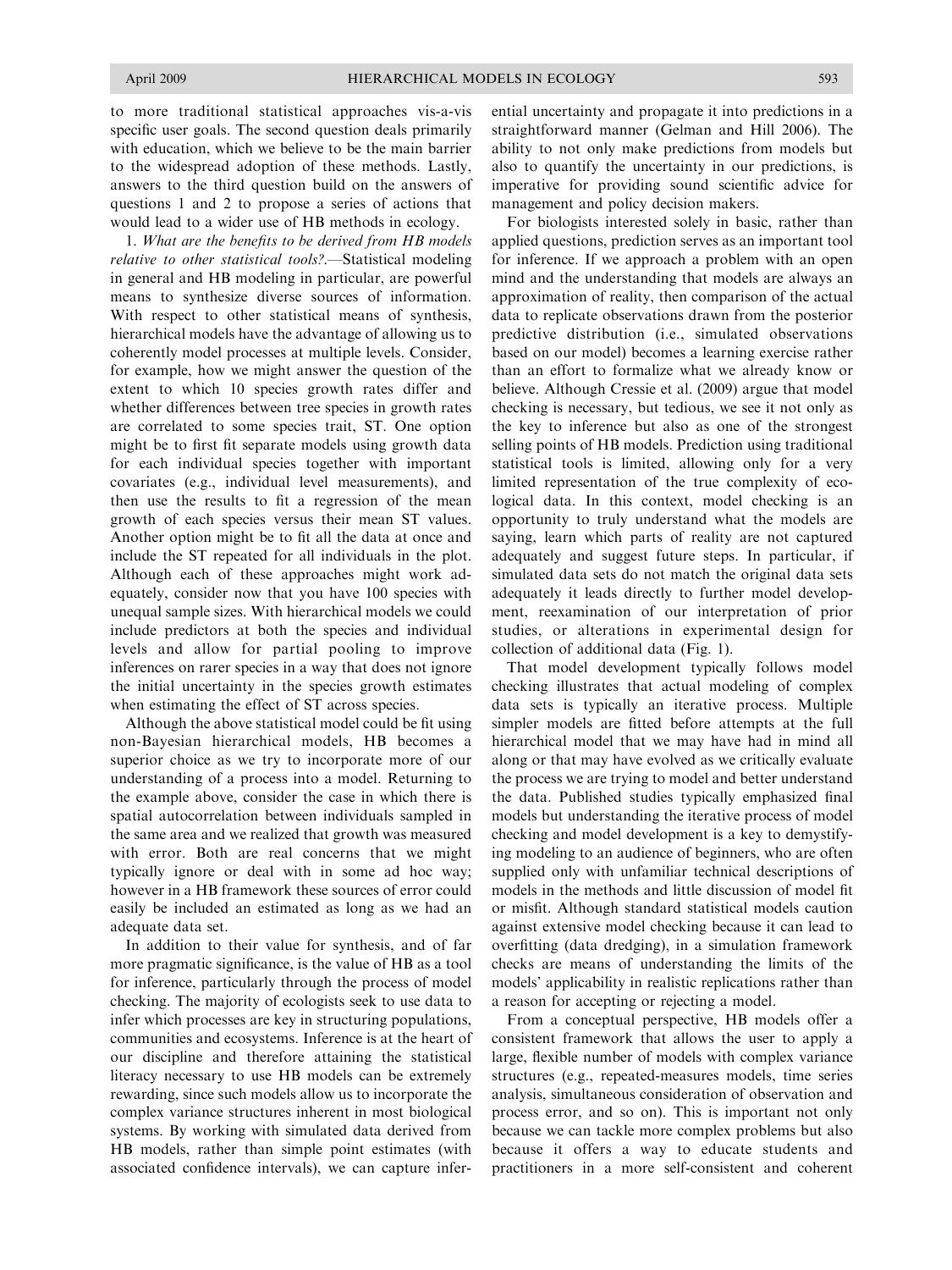

FIG. 1. The model fitting process often consists of fitting progressively more complex models (e.g., A, then B) and/or trying and failing at fitting more complex models (e.g., G, then F) and working backward until one finds a more simplified model that can be fit with the data available (e.g., E). The exact location of the cutoff between E and F will depend on the nature of the data at hand. Knowing which part of reality to allow back into the model by relaxing assumptions or partitioning uncertainty is dependent both on an understanding of the ecological question, the data, and one's statistical literacy. As model complexity increases, one can more closely approximate reality, include more substantial outside (prior) knowledge/intuition, and gain more confidence in the model output and associated uncertainty; however, added complexity only helps if ecological understanding is properly translated into the model structure (the daggers in the figure indicate this caveat).

In the example, Cressie et al. (2009) address a number of models of differing complexity. Model A might correspond to a simple linear regression of numbers vs. time. Such unrealistically simplified models could potentially lead to estimates with tight confidence intervals and low P values, but unreliable inference. Model B might correspond to a generalized linear model with Poisson distributed errors, whereas model C might correspond to the simplest model considered by Cressie et al. (2009), a generalized linear mixed model with multiple explanatory variables. In this context, model C has the advantage that it is no longer assumed that all sites are the same, something we know is false. Partitioning uncertainty into all its potential components and adding site-specific parameters may lead to a model F that cannot be fit with the data at hand, while adding in the assumption that site parameters are related and come from a distribution may result in model D.

approach to statistical analysis that gets away from what has termed a "field-key" approach to statistics, where students collect statistical tools and techniques but fail to see any connections among them at a deep level (Clark 2005, Hobbs and Hilborn 2006).

2. What are the main barriers to the adoption of HB methods?.—Using HB methods is not easy. There are considerable conceptual and computational barriers to overcome. Conceptually, students must move from a descriptive, test-based statistical framework to an inferential, estimation-based, complex one. Learning to use HB methods requires a larger initial investment to gain a holistic understanding of statistical inference, as opposed to the short term solutions of finding a test for the question at hand or restricting oneself to questions that can be answered with the tests we already know. HB methods may not always be the best tool for answering a particular question, and often simpler methods may be adequate. Nonetheless, learning HB opens up the possibility of addressing a range of previously intractable questions that more accurately encompass the complexity of biological systems. As ecologists accrue larger datasets, much of it based on remotely gathered data with multiple sources of error, the potential benefits of adopting more complex models increase, moving the curve in Fig. 1 further to the right. Often, students will not see the need for the initial investment in learning HB methods because they lack an understanding of its potential benefits and they perceive modeling as a skill rather than as a tool that anyone can pick up. Thus, ignorance begets indifference, or worst, fear. If they see a paper in say, Ecological Applications exhorting the benefits of HB models, they are likely to turn the page and dismiss it as just another modeling paper or simply over their heads. Even if a student or practitioner is interested, the barriers may seem insurmountable without at least some knowledge of either programming or advanced statistical methods.

Indeed, such knowledge is a prerequisite for learning HB methods. One way to acquire these skills is through formal graduate-level courses. Curricula that connect models and quantitative thinking to important questions in ecology have proven to both ignite students' interest in modeling and to convey the relevance and usefulness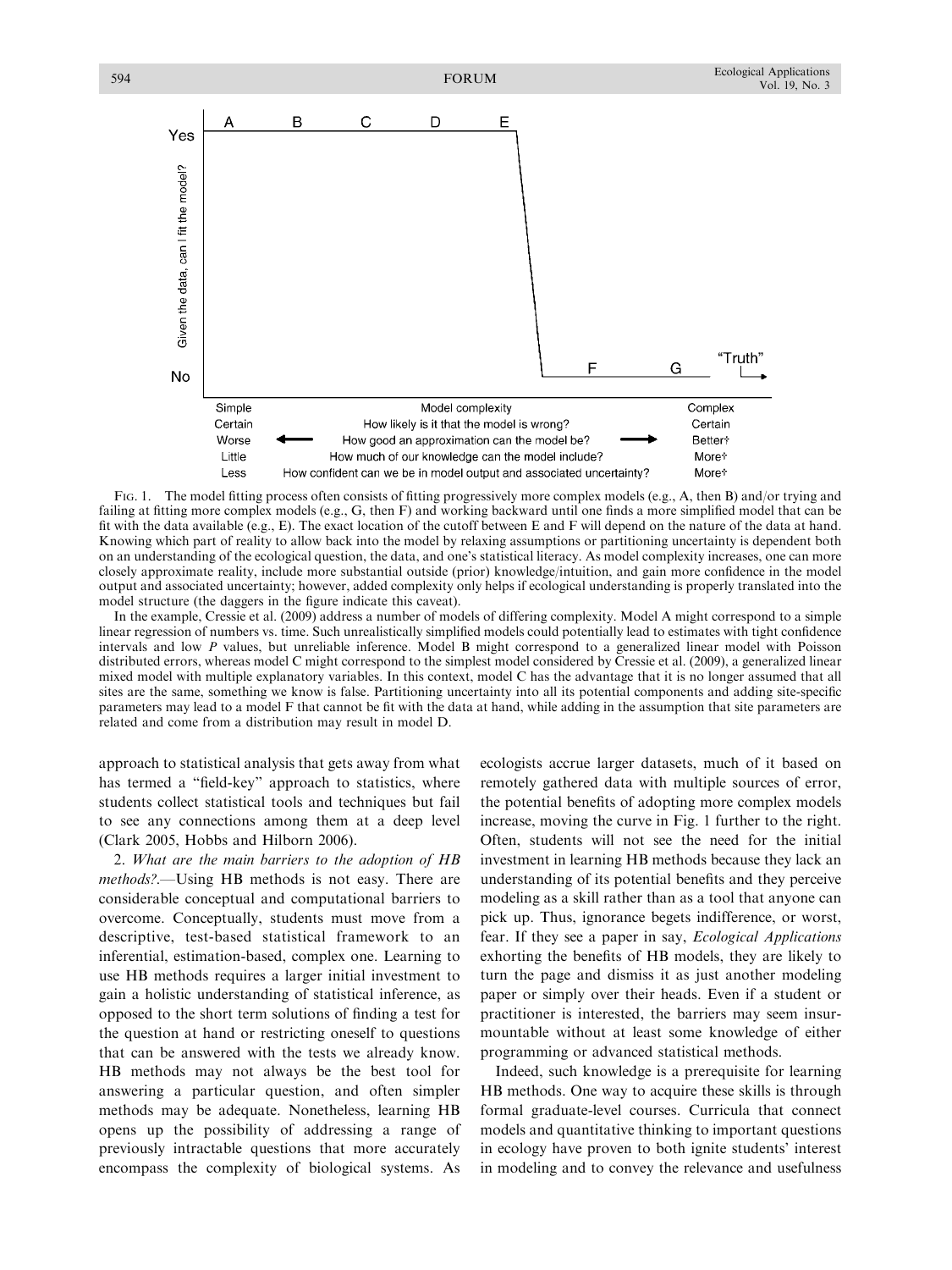of models. However, many ecology and evolution programs still rely on statistics departments to train their students and only a few offer advanced statistical methods courses within their department. Farming out ecology students to be trained in statistics departments is far from ideal because courses are likely to be developed to address the needs of statistics students rather than those of other areas of science. If students fail to see the relevance of the methods to their own discipline, motivation will decline.

Although there are a number of open, short-term courses available (Duke University summer course in ecological forecasting, one-day workshop in Bayesian methods at the Ecological Society of America annual meetings), these offerings are limited, unpredictable, and costly. Moreover, short courses education in HB models often requires not only some programming skills but a complete conceptual overhaul of the students' existing conceptual statistical framework. Although short courses may offer an entry into HB models, the tension between a focus on tools (e.g., WinBUGS) and concepts is very real when time is limited.

A second way to learn HB is through self-teaching. Although a few books have appeared in the last couple of years that make self-teaching possible (Woodworth 2004, Gelman and Hill 2006, Clark 2007, McCarthy 2007), it is still a daunting task to learn these methods on your own without a support network. Fortunately, cyber-communities are becoming an increasingly important form of scientific exchange, and considerable progress can be made in this way (e.g., contributions and exchanges around the development and use of R and WinBUGS Statistical freeware). Auto-didactic approaches are powerful means to learn but they often leave behind major lacunas in knowledge because they tend to focus on the mechanics of carrying out complex statistical analysis with little attention paid to the foundations of underlying statistical inference (e.g., Taper and Lele 2004).

Another barrier to the adoption of HB is the lack of consensus in many of the details of implementation. HB methods are relatively new and there seems to be a lack of consensus on what are the best non-informative priors to use, how best to assess convergence, the utility of deviance information criterion (DIC), etc. This is a major barrier to biologists who are trying to learn and implement these methods, since there is often no clear path to follow. Many ecologists will choose those methods that they know well despite their shortcomings.

3. What approaches would be most effective in promoting their use?.—Although there are a small number of graduate ecology programs that train some students in modern statistics including HB methods, an impediment to widespread training teaching in these methods is the availability of ecology faculty with statistical background sufficient to offer such courses. Faculty members need efficient and relevant ways to get training in modern statistical modeling and the necessary tools and materials to teach them effectively. Given the time demands placed on faculty, self-education approaches may be unrealistic. One potential solution is to offer one-semester sabbatical leaves that interested faculty could use to attend existing courses at universities where such courses are offered. Better yet, these leaves could be structured around the development of intensive courses that brought together a small group of expert teachers and student-faculty. The advantages of this approach are threefold. First, the burden of teaching could be shared among a small group of experts. Second, the students would be exposed to a variety of viewpoints. Third, participating faculty would gain not only technical and conceptual skills but also a support network to carry the newly acquired skills back to their home institutions. This approach would probably work best with faculty who are already teaching statistics or use modeling in their research, or with postdoctoral researchers who have the time and motivation to learn and use the methods. Costs could be shared by interested institutions and funding agencies.

In institutions that lack faculty trained in modern statistical methods, ecology departments could also work with faculty in the statistics department to develop advanced courses or at least to discuss statistical issues and problems as they arise. The advantage of this approach is that students would be exposed to both the rigor of statistics and disciplinary applications. The shortcomings are generating faculty interest and the considerable investments required to develop a course with multiple instructors from different disciplines and departments. Existing or new collaborations between statisticians and ecologists within the same institution could be leveraged to this end. Educators in ecology and other fields that depend on statistics departments for introductory courses could also initiate a dialog with their statistical colleagues about restructuring ''service'' courses to cover basic concepts that are at the heart of modern statistical methods such as distributional theory. University administrators could also be approached to offer faculty incentives for the development of courses that cross disciplinary boundaries.

Students can also act as catalysts in the adoption of modern statistics in ecology. Although we caution against the perils of unabashedly using graduate students as a means to improve existing programs, both students and faculty have much to gain from judicious small-scale efforts. Graduate students are often looking for teaching opportunities that give them some experience in curriculum development and allow flexible didactic approaches. At the same time, faculty members are also searching for means to increase students' engagement. One way to address the goals of these two groups is to allow graduate students to structure parts of existing course or to have them offer workshops that provide an introduction to the tools and techniques that will facilitate self-teaching for other students. For instance, a short course in R, or structuring labs in